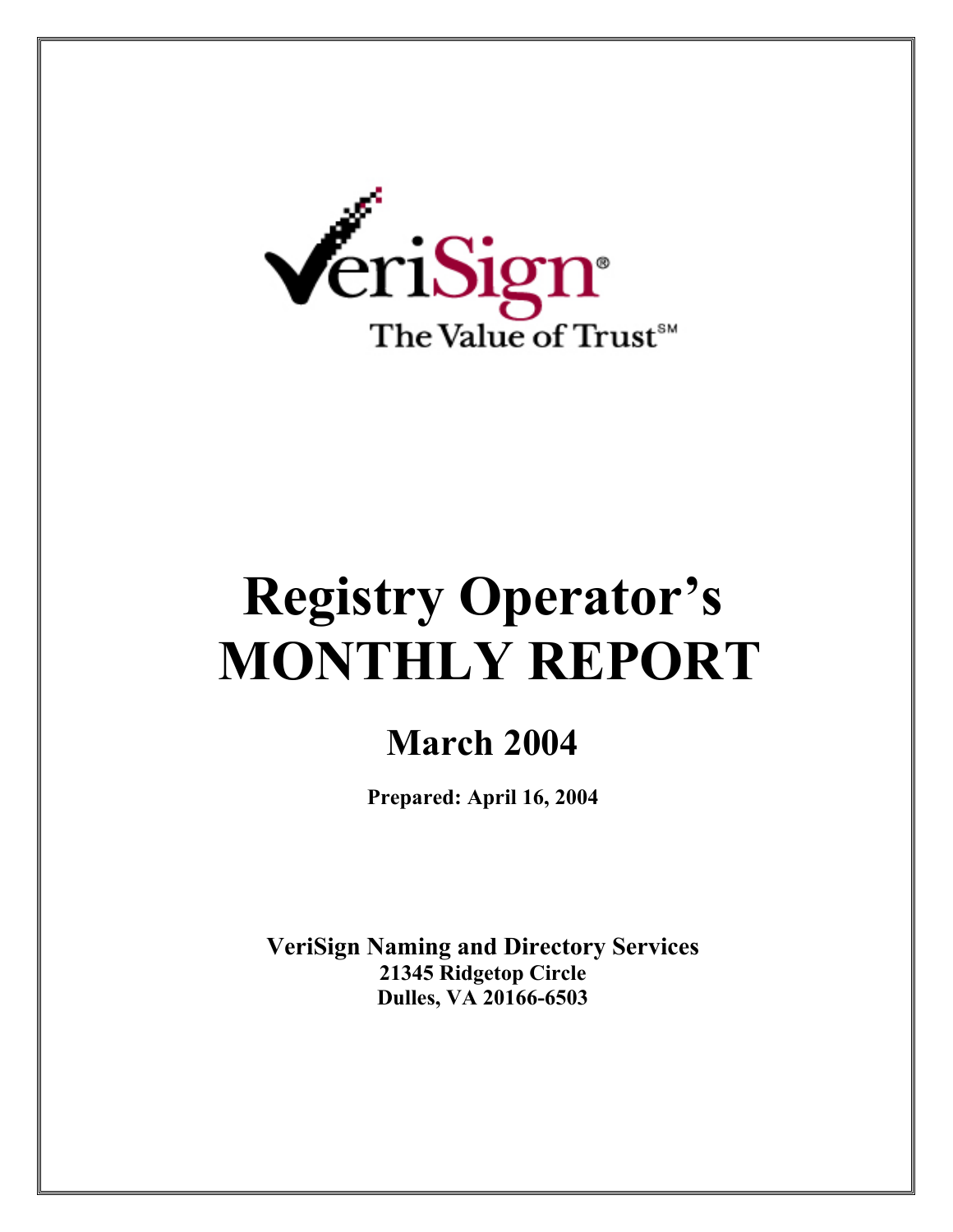#### **VeriSign Registry Operator's Monthly Report March 2004 March 2004**

As required by the ICANN/VeriSign Registry Agreements (Section 8 for .com; Section 3.15 for .net), this report provides an overview of VeriSign Registry activity through the end of the reporting month. The information is primarily presented in table and chart format with text explanations as deemed necessary. The information is provided in the order as listed in *Appendix T* of the Registry Agreements. Pursuant to the agreements, "...items 5 - 12 shall be kept confidential by ICANN until three months after the end of the month to which the report relates.".

Information is organized as follows:

| 1.             |                                                                                     |  |
|----------------|-------------------------------------------------------------------------------------|--|
|                |                                                                                     |  |
| 2.             |                                                                                     |  |
|                |                                                                                     |  |
| 3 <sub>1</sub> |                                                                                     |  |
|                |                                                                                     |  |
| 4.             |                                                                                     |  |
|                |                                                                                     |  |
| 5.             |                                                                                     |  |
| 6.             |                                                                                     |  |
| 7.             |                                                                                     |  |
| 8.             |                                                                                     |  |
|                |                                                                                     |  |
| 9.             |                                                                                     |  |
|                | Table 6 – Total Monthly Domain Name Transaction Trend by Category (millions)6       |  |
|                | Table 7-Total Monthly Name Server Transactions by Category (millions)               |  |
| 10.            |                                                                                     |  |
|                | Table 9 – Total Monthly Name Server Write Transactions by Subcategory (millions  8) |  |
| 11.            |                                                                                     |  |
|                |                                                                                     |  |
| 12.            |                                                                                     |  |
| 13.            |                                                                                     |  |
| 14.            |                                                                                     |  |
| 15.            |                                                                                     |  |
| 16.            |                                                                                     |  |
|                |                                                                                     |  |
|                |                                                                                     |  |
|                |                                                                                     |  |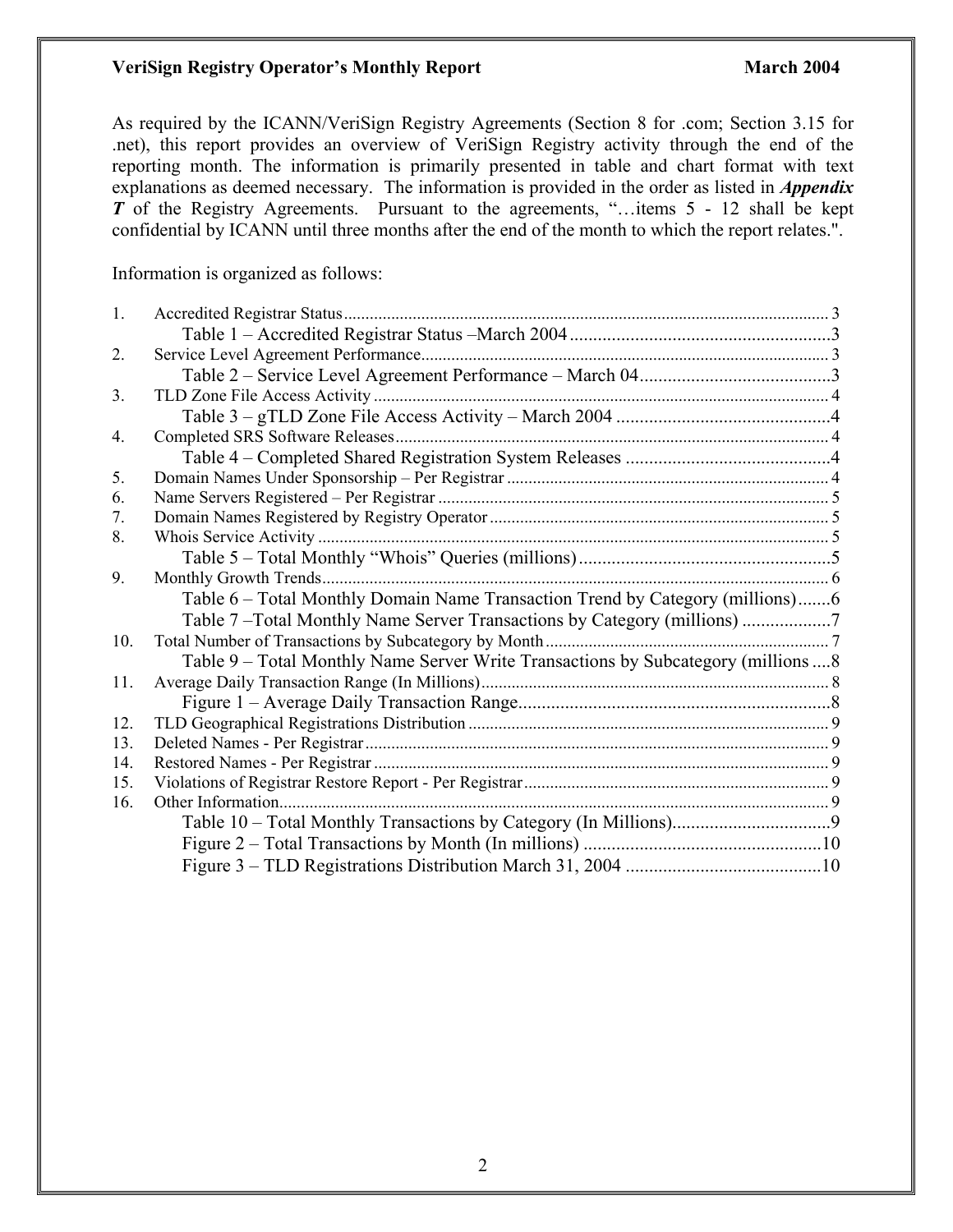# **1. Accredited Registrar Status**

**Table 1** displays the current number and status of the ICANN accredited registrars. The registrars are grouped into three categories:

- 1. **Operational Registrars:** Those who have authorized access into the Shared Registration System (SRS) for processing domain name registrations.
- 2. **Registrars In The Ramp-Up Period:** Those who have received a password to access the Registry operational test and evaluation (OT&E) environment. The OT&E environment is provided to allow registrars to develop and test their systems with the SRS.
- 3. **Registrars In The Pre-Ramp-Up Period:** Those who have been sent a welcome letter from the VeriSign Registry but have not yet executed the Registry Confidentiality Agreement and/or have not yet submitted a completed Registrar Information Sheet. In most cases registrars are sent welcome letters via overnight express mail on the same day accreditation notification is received from ICANN.

| <b>Status</b>                    | # of Registrars<br><b>Current</b> |
|----------------------------------|-----------------------------------|
| <b>Operational Registrars</b>    | 166                               |
| Registrars In Ramp-Up Period     | 29                                |
| Registrars In Pre-Ramp-Up Period | 22                                |
| Total                            | 217                               |

#### **Table 1 – Accredited Registrar Status –March 2004**

# **2. Service Level Agreement Performance**

**Table 2** compares Service Level Agreement (SLA) Requirements with Actual Performance for the reporting month. As required by the ICANN/VeriSign Registry Agreements (Section 21 for .com; Section 3.3 for .net), the VeriSign Registry is committed to provide service levels as specified in Appendix D of the agreements and to comply with the requirements of the SLA in Appendix E of the agreements. The SLA is incorporated into the VeriSign Registry Registrar Agreement that is executed with all operational registrars. **Note:** *The SLA permits two 12-hour windows per year to perform major upgrades.* 

#### **Table 2 – Service Level Agreement Performance – March 04**

| <b>Metric</b>        | <b>SLA Requirement</b> | <b>Actual Performance</b> |
|----------------------|------------------------|---------------------------|
| Total outage         | 8 hours                | 2 hours 53 minutes        |
| Unplanned outage     | 4 hours                | 0 hours 00 minutes        |
| Check domain average | 3 seconds              | .01 seconds               |
| Add domain average   | 5 seconds              | .03 seconds               |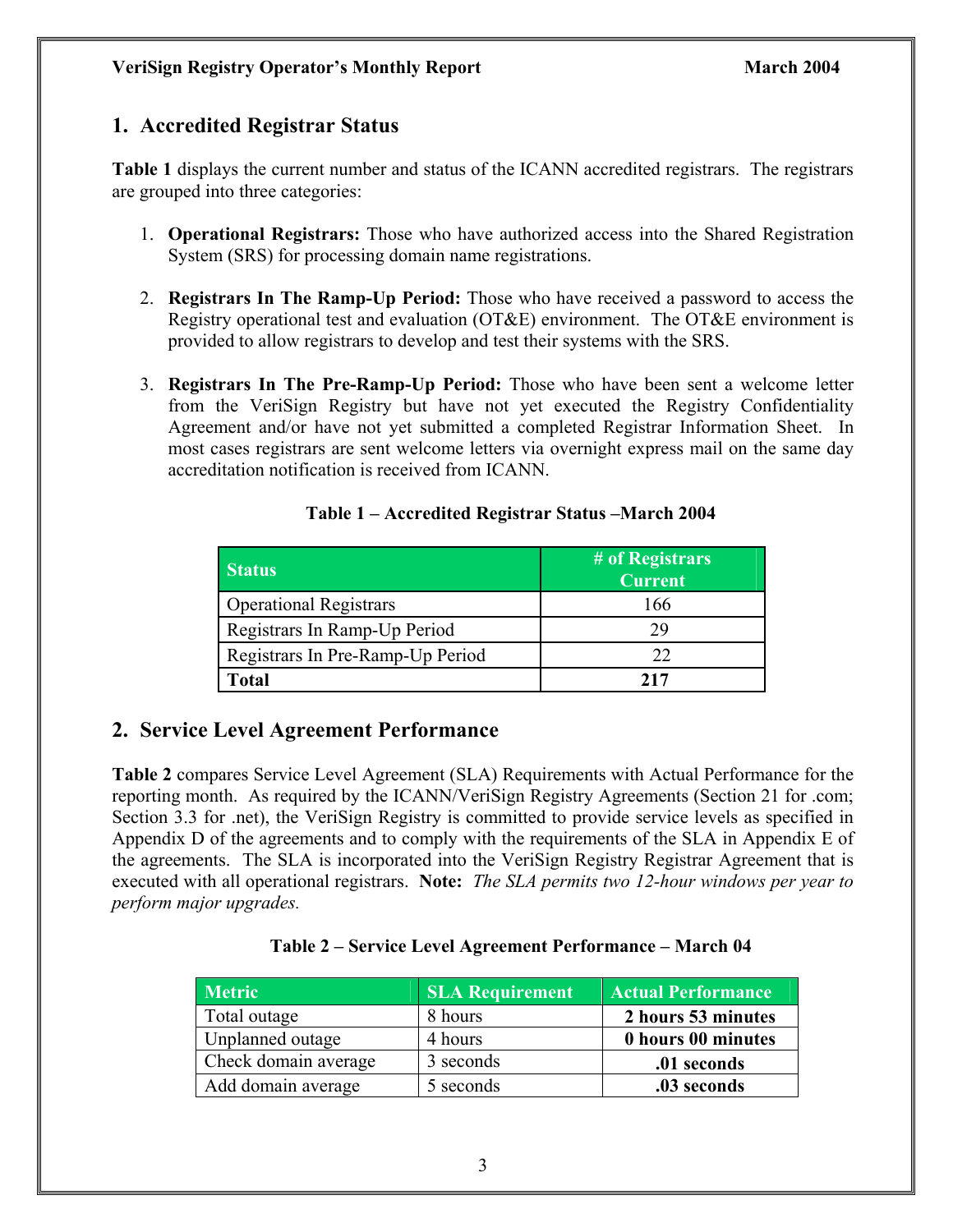# **3. TLD Zone File Access Activity**

**Table 3** summarizes the zone file access activity for the current reporting month. As required by the ICANN/VeriSign Registry Agreements (Section 21 for .com; Section 3.9 for .net), the VeriSign Registry provides third parties bulk access to the zone files for the .com and .net TLDs.

#### **Table 3 – gTLD Zone File Access Activity – March 2004**

| Zone file access passwords previous month               | 1015- |
|---------------------------------------------------------|-------|
| New zone file access passwords                          |       |
| Total zone file access approvals end of reporting month | 1036  |

# **4. Completed SRS Software Releases**

**Table 4** shows significant releases that have occurred since January 2002, as well as other relevant information. The VeriSign Registry Shared Registration System (SRS) is continually being improved to better meet the needs of accredited registrars.

| <b>Release Name</b>   | <b>Features</b>                                                                                                                                                                                                        | <b>Target Date</b> | <b>Complete</b><br><b>Date</b> |
|-----------------------|------------------------------------------------------------------------------------------------------------------------------------------------------------------------------------------------------------------------|--------------------|--------------------------------|
| Core Release<br>5.1   | Add ability to Restore a domain;<br>Sync expiration dates; addition of 3<br>new statuses – redemption period,<br>pending restore, and pending<br>delete; modifications to the<br>CSR/Registrar tools and Whois.        | 25 Jan 2003        | 25 Jan 2003                    |
| Core Release<br>5.2   | IDN TC/SC variant blocking, RGP<br>monthly reports, org name server<br>registrations, miscellaneous bug<br>fixes.                                                                                                      | 26 April 2003      | 26 April 2003                  |
| Core Release<br>5.2.1 | Chinese IDN variants                                                                                                                                                                                                   | 17 May 2003        | 17 May 2003                    |
| Core Release<br>5.3   | IDN Punycode migration, IDN<br>language tags, prohibited Unicode<br>points                                                                                                                                             |                    | 13 Dec 2003                    |
| Core Release<br>5.4   | Cleanup of legacy .org domain<br>names. Only allow Punycode-<br>encoded IDNs from registrars.<br>New Language tables added and<br>language tags will be required.<br>TWNIC table is being replaced<br>with CDNC table. | 24 April 2004      |                                |

#### **Table 4 – Completed Shared Registration System Releases**

# **5. Domain Names Under Sponsorship – Per Registrar**

This data will be provided under separate cover.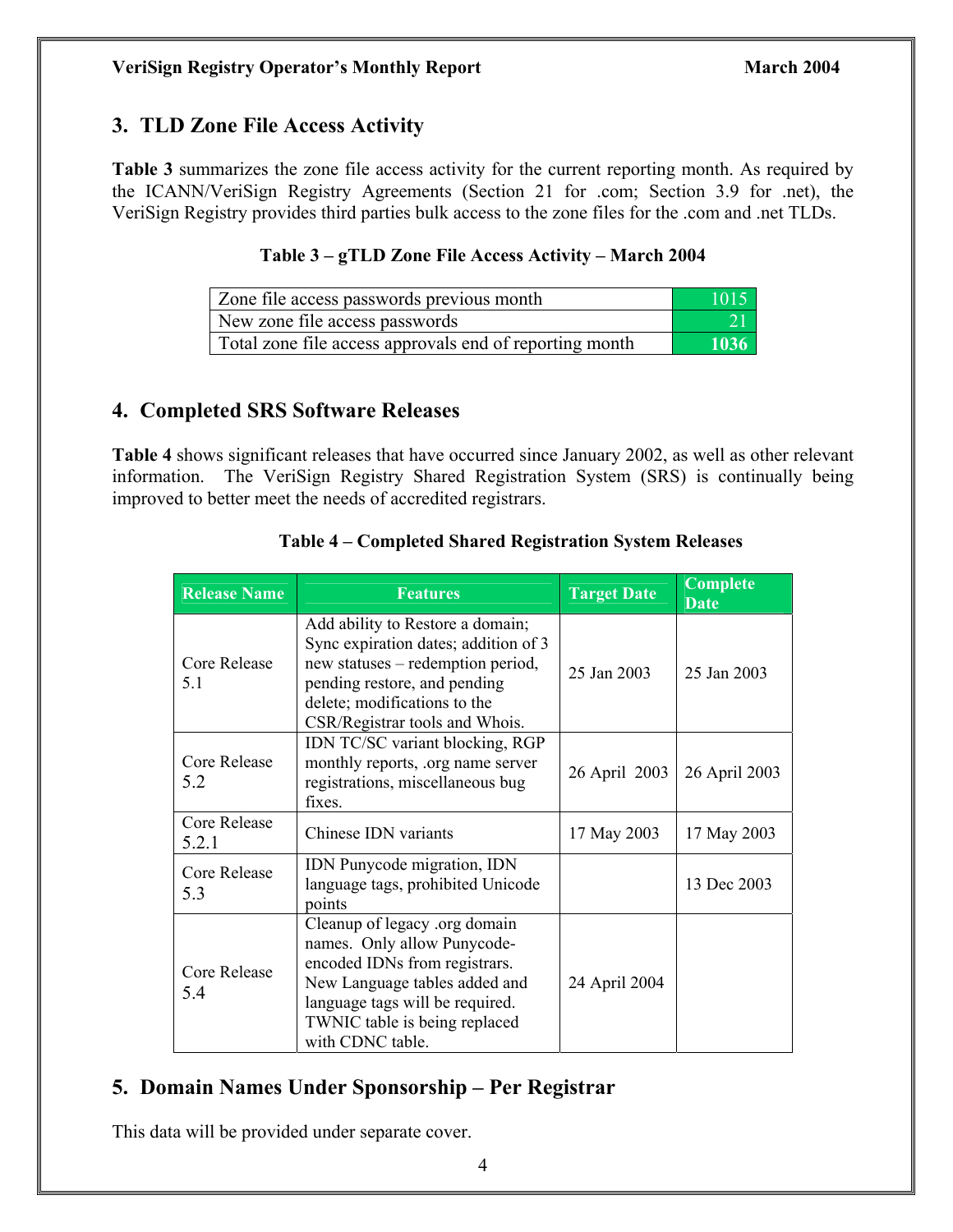# **6. Name Servers Registered – Per Registrar**

This data will be provided under separate cover.

# **7. Domain Names Registered by Registry Operator**

Per the requirements of the .com registry agreement Section 24.B and the .net registry agreements Section 3.6.2, as of 30 June 2002, the following names should be in Appendix X:

> THE-VERISIGN-COM-NET-REGISTRY.COM THE-VERISIGN-COM-NET-REGISTRY.NET THE-VERISIGN-REGISTRY.COM THE-VERISIGN-REGISTRY.NET THEVERISIGNREGISTRY.COM THEVERISIGNREGISTRY.NET VCNR.COM VCNR.NET VERISIGN-COM-NET-REGISTRY.COM VERISIGN-COM-NET-REGISTRY.NET VERISIGNCNR.COM VERISIGNCNR.NET VRSN-CNR.COM VRSN-CNR.NET VRSN-COM-NET-REGISTRY.COM VRSN-COM-NET-REGISTRY.NET VRSNCNR.COM VRSNCNR.NET VRSNCOMNETREGISTRY.COM VRSNCOMNETREGISTRY.NET

#### **8. Whois Service Activity**

|               | <b>Total Queries</b> | Peak | Avg  |
|---------------|----------------------|------|------|
| Mar-03        | 784.4                | 34.7 | 25.3 |
| Apr-03        | 786.7                | 31.2 | 26.2 |
| $May-03$      | 1,040.7              | 45.6 | 33.6 |
| $Jun-03$      | 1,166.9              | 64.3 | 38.9 |
| $Jul-03$      | 1,110.5              | 58.1 | 35.8 |
| Aug-03        | 886.9                | 44.1 | 28.6 |
| $Sep-03$      | 892.4                | 33.9 | 29.7 |
| <b>Oct-03</b> | $1,\overline{084.5}$ | 48.1 | 35.0 |
| $Nov-03$      | 1,009.4              | 43.7 | 33.6 |

#### **Table 5 – Total Monthly "Whois" Queries**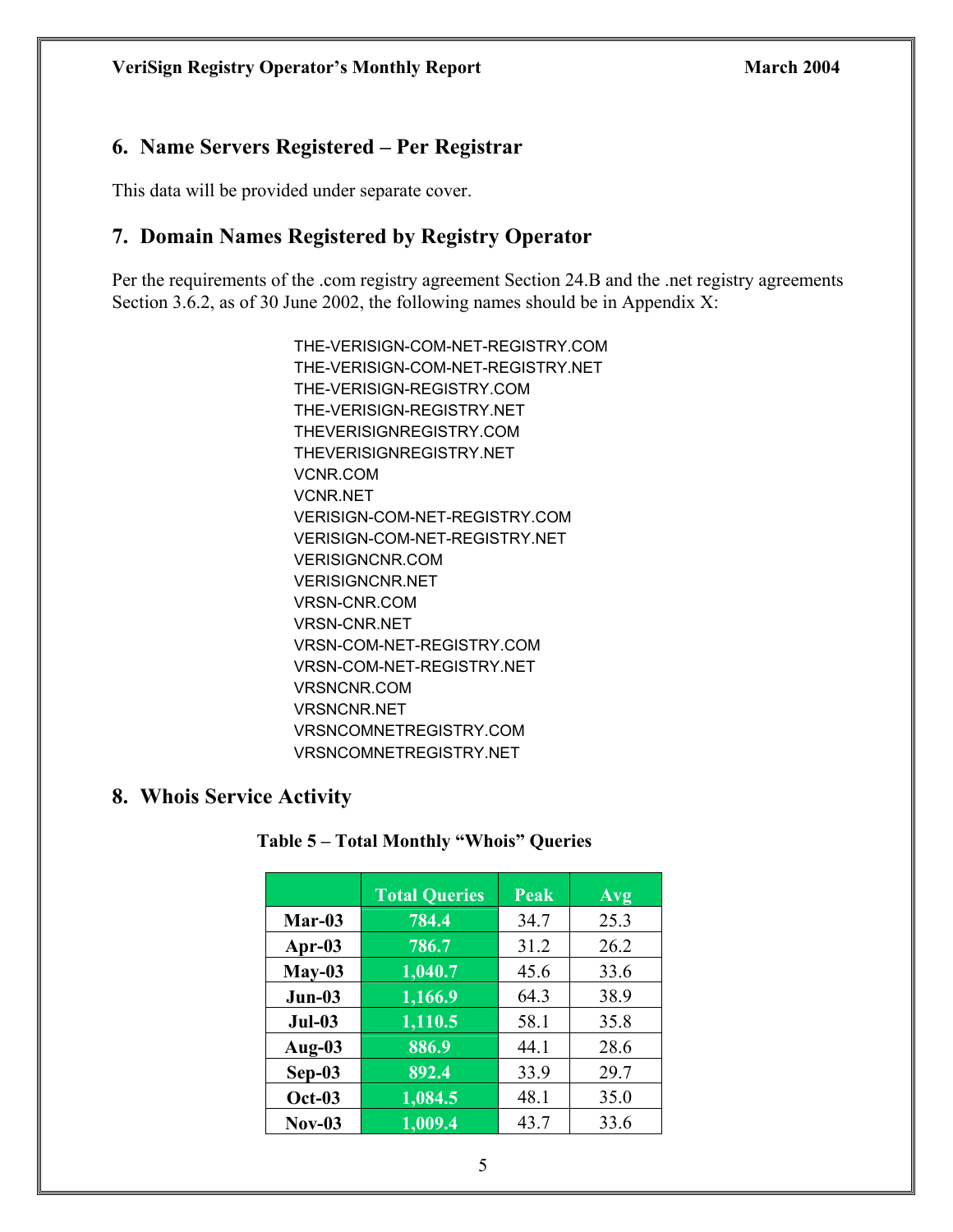|          | <b>Total Queries</b> | Peak | Avg  |
|----------|----------------------|------|------|
| Dec-03   | 1,124.2              | 44.9 | 36.3 |
| $Jan-04$ | 1,193.3              | 52.6 | 38.5 |
| Feb-04   | 1,122.5              | 44.2 | 38.7 |
| Mar-04   | 1,383.7              | 55.5 | -46  |

# **9. Monthly Growth Trends**

**There are** six reported categories of monthly transactions executed by all registrars via the Registry Registrar Protocol (RRP) with the Shared Registration System (SRS):

- 1. **Write Domain**  This category includes the following transactions: adding a new domain, deleting a domain, modifying a domain name record, renewing a domain, auto-renew, transferring a domain, sync domain and restore a domain.
- 2. **Query Domain** This category includes the following transactions: query a domain and query a domain transfer status.
- 3. **Check Domain** This category includes the following transaction: check a domain.
- 4. **Write Server** This category includes the following transactions: add name server, modify name server and delete name server.
- 5. **Query Server** This category includes the following transaction: query name server.
- 6. **Check Server**  This category includes the following transaction: check name server.

**Table 6** shows the number of domain name transactions for each of these categories.

**Table 7** shows the number of name server transactions for each of these categories.

| Table 6 – Total Monthly Domain Name Transaction Trend by Category (millions) |  |  |
|------------------------------------------------------------------------------|--|--|
|                                                                              |  |  |
|                                                                              |  |  |
|                                                                              |  |  |

|               | <b>Total</b> | Write   | $\frac{0}{0}$ | <b>Query</b> | $\frac{0}{0}$ | <b>Check</b> | $\frac{0}{0}$ |
|---------------|--------------|---------|---------------|--------------|---------------|--------------|---------------|
| Mar-03        | 4,034.1      | 3,481.7 | 86.3%         | 40.6         | 1.0%          | 511.8        | 12.7%         |
| Apr- $03$     | 2,291.7      | 1,755.5 | 76.6%         | 46.8         | $2.0\%$       | 489.5        | 21.4%         |
| $May-03$      | 1,921.6      | 1,436.1 | 74.7%         | 45.6         | 2.4%          | 439.9        | 22.9%         |
| $Jun-03$      | 2,273.2      | 1,794.7 | 79.0%         | 49.7         | 2.2%          | 428.8        | 18.9%         |
| $Jul-03$      | 2,601.3      | 2,177.6 | 83.7%         | 43.2         | 1.7%          | 380.5        | 14.6%         |
| Aug-03        | 1,325.0      | 856.0   | 64.6%         | 44.4         | 3.3%          | 424.6        | 32.0%         |
| $Sep-03$      | 1,343.7      | 933.3   | 69.5%         | 43.1         | $3.2\%$       | 367.2        | 27.3%         |
| <b>Oct-03</b> | 1,580.5      | 1,095.0 | 69.3%         | 44.7         | 2.8%          | 440.9        | 27.9%         |
| $Nov-03$      | 1,570.2      | 1,095.1 | 69.7%         | 44.0         | 2.8%          | 431.1        | 27.5%         |
| Dec-03        | 1,725.7      | 1,218.1 | 70.6%         | 46.5         | 2.7%          | 461.1        | 26.7%         |
| $Jan-04$      | 1,691.1      | 1,156.8 | 68.4%         | 62.2         | 3.7%          | 472.1        | 27.9%         |
| Feb-04        | 1,366.3      | 974.3   | 71.3%         | 52.7         | 3.9%          | 339.3        | 24.8%         |
| Mar-04        | 1,486.7      | 1,100.7 | 74.0%         | 55.8         | 3.8%          | 330.2        | 22.2%         |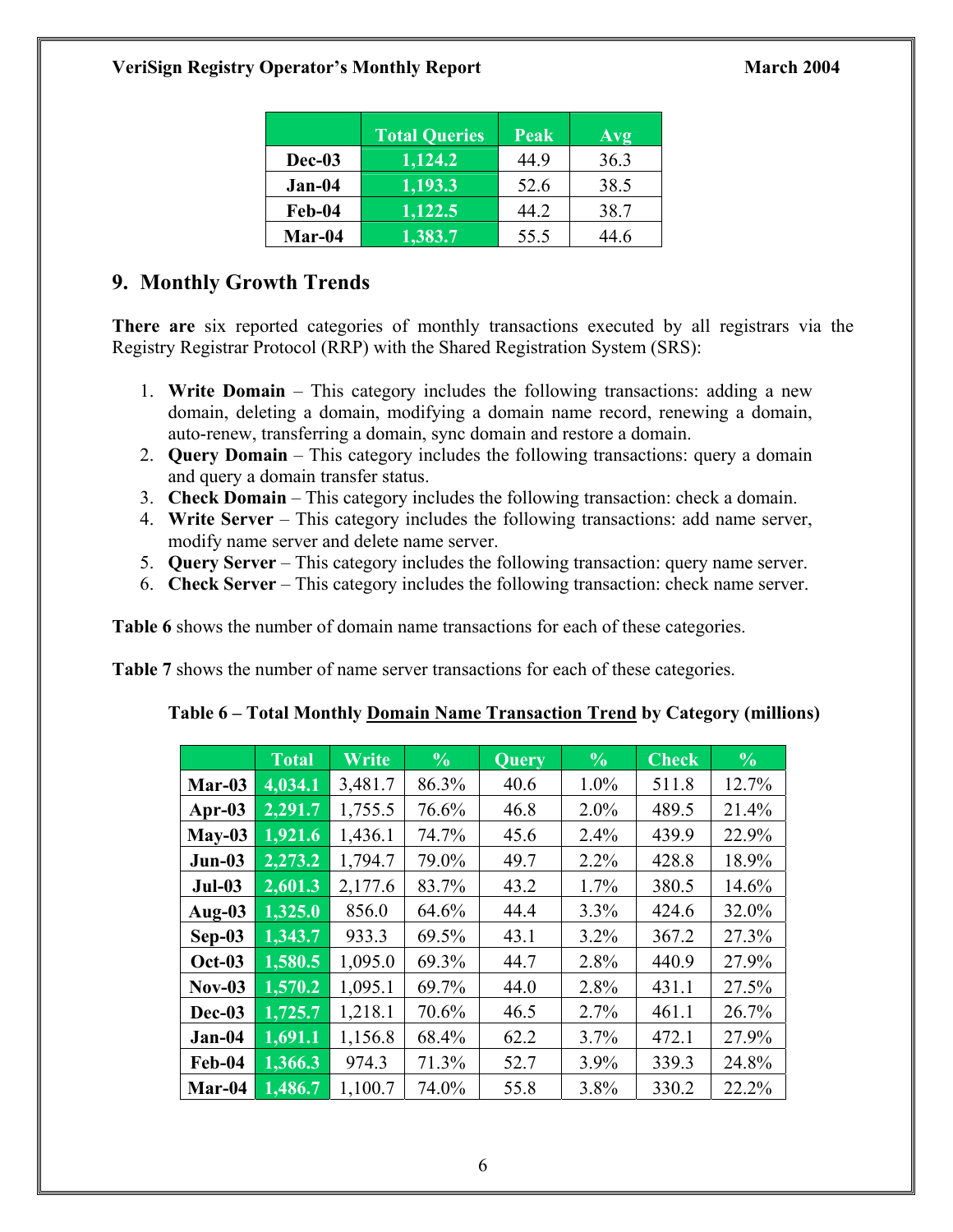|               | <b>Total</b> | Write | $\frac{6}{6}$ | <b>Query</b> | $\frac{6}{6}$ | Check | $\frac{6}{6}$ |
|---------------|--------------|-------|---------------|--------------|---------------|-------|---------------|
| Mar-03        | 25.8         | 0.40  | 1.5%          | 13.6         | 52.7%         | 11.8  | 45.8%         |
| Apr-03        | 23.1         | 0.42  | 1.8%          | 9.8          | 42.7%         | 12.8  | 55.5%         |
| $May-03$      | 15.9         | 0.33  | 2.1%          | 4.1          | 25.7%         | 11.5  | 72.2%         |
| $Jun-03$      | 16.0         | 0.33  | 2.1%          | 4.1          | 25.7%         | 11.5  | 72.2%         |
| $Jul-03$      | 14.6         | 0.36  | 4.2%          | 4.1          | 27.9%         | 10.2  | 69.7%         |
| Aug-03        | 14.2         | 0.32  | 2.2%          | 4.4          | 30.6%         | 9.6   | 67.1%         |
| Sep-03        | 15.4         | 0.22  | 1.4%          | 4.9          | 31.5%         | 10.3  | 67.0%         |
| <b>Oct-03</b> | 15.1         | 0.36  | 2.4%          | 4.1          | 27.3%         | 10.6  | 70.3%         |
| $Nov-03$      | 17.3         | 0.47  | 2.7%          | 4.0          | 22.9%         | 12.8  | 74.4%         |
| Dec-03        | 16.9         | 0.49  | 2.9%          | 3.7          | 21.8%         | 12.7  | 75.3%         |
| $Jan-04$      | 19.8         | 0.52  | 2.6%          | 4.2          | 21.5%         | 15.0  | 75.9%         |
| Feb-04        | 16.1         | 0.50  | 3.1%          | 3.8          | 23.7%         | 11.8  | 73.2%         |
| Mar-04        | 18.2         | 0.54  | $3.0\%$       | 4.2          | 22.9%         | 13.5  | 74.1%         |

**Table 7 –Total Monthly Name Server Transactions by Category (millions)** 

### **10. Total Number of Transactions by Subcategory by Month**

**Table 8** shows the number of domain name 'write' transactions in subcategories as described in Subsections 9.1. The "Sync", "Restore" and "No RGP Report" columns depict ACTUAL numbers where all other categories are shown in millions. Table 9 shows the number of name server "write" transactions by subcategory.

|                 |              |            |               |               |              |              |             |                | No RGP  |
|-----------------|--------------|------------|---------------|---------------|--------------|--------------|-------------|----------------|---------|
|                 | <b>Total</b> | <b>Add</b> | <b>Delete</b> | <b>Modify</b> | <b>Renew</b> | <b>Trans</b> | <b>Sync</b> | <b>Restore</b> | Report* |
| $Mar-03$        | 3,481.7      | 3,471.3    | 0.9           | 7.6           | 0.8          | 1.0          | 24          | 3,074          |         |
| Apr- $03$       | 1,755.5      | 1,745.7    | 1.4           | 6.7           | 0.8          | 0.9          | 103         | 2,876          |         |
| May-03 1,436.1  |              | 1,426.6    | 1.1           | 6.6           | 0.8          | 1.0          | 92          | 2,961          |         |
| $Jun-03$        | 1,794.7      | 1,784.7    | 0.9           | 7.3           | 0.7          | 1.0          | 105         | 3,408          |         |
| $Jul-03$        | 2,177.6      | 2,167.8    | 0.8           | 7.0           | 0.7          | 1.3          | 54          | 3,520          | 125     |
| Aug- $03$       | 856.0        | 846.5      | 0.9           | 6.9           | 0.7          | 1.0          | 91          | 3,327          | 92      |
| $Sep-03$        | 933.3        | 923.1      | 0.8           | 7.5           | 0.7          | 1.2          | 58          | 3,366          | 123     |
| <b>Oct-03</b>   | 1,095.0      | 1,084.5    | 0.8           | 6.9           | 0.8          | 2.1          | 132         | 3,194          | 15      |
| $\text{Nov-03}$ | 1,095.1      | 1,085.2    | 0.9           | 6.5           | 0.7          | 1.7          | 130         | 2,681          | 81      |
| Dec-03          | 1,218.1      | 1,208.3    | 0.9           | 6.6           | 0.8          | 1.4          | 168         | 3,028          | 16      |
| $Jan-04$        | 1,156.8      | 1,145.7    | 0.8           | 7.3           | 0.9          | 2.0          | 71          | 3,630          | 20      |
| Feb-04          | 974.3        | 962.7      | 0.8           | 7.6           | 0.9          | 2.3          | 119         | 3,354          | 41      |
| Mar-04          | 1,100.7      | 1,085.4    | 1.0           | 8.5           | 1.0          | 4.8          | 116         | 5,499          | 1,063   |

**Table 8 – Total Monthly Domain Name Write Transactions by Subcategory (millions)**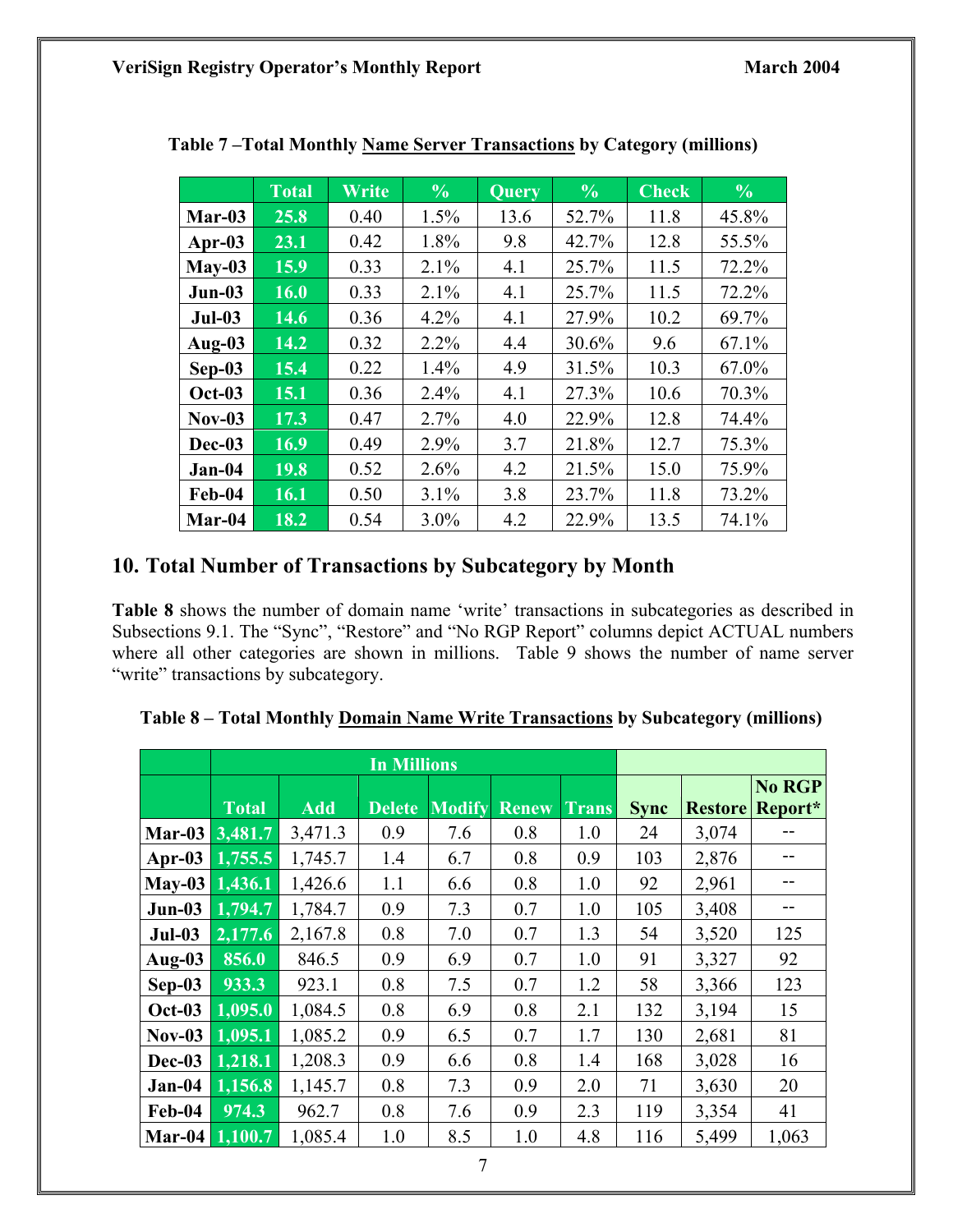#### **VeriSign Registry Operator's Monthly Report March 2004 March 2004**

(NOTE\*: The number in the "No RGP Report" column is calculated by taking the difference between the number of restore commands and the number of restore reports received in the month. This number may vary slightly from the actual number of restores for which no report was received for a given month because of timing between when the restore command was issued and when the report was received.

|           | <b>Total</b> | <b>Add</b> | <b>Delete</b> | <b>Modify</b> |
|-----------|--------------|------------|---------------|---------------|
| Mar-03    | 0.40         | 0.34       | 0.03          | 0.03          |
| Apr- $03$ | 0.42         | 0.35       | 0.03          | 0.03          |
| $May-03$  | 0.33         | 0.27       | 0.03          | 0.03          |
| $Jun-03$  | 0.33         | 0.27       | 0.03          | 0.03          |
| $Jul-03$  | 0.36         | 0.29       | 0.03          | 0.04          |
| Aug-03    | 0.32         | 0.26       | 0.03          | 0.04          |
| $Sep-03$  | 0.22         | 0.15       | 0.03          | 0.04          |
| $Oct-03$  | 0.36         | 0.30       | 0.02          | 0.04          |
| $Nov-03$  | 0.47         | 0.37       | 0.03          | 0.07          |
| Dec-03    | 0.49         | 0.41       | 0.04          | 0.04          |
| $Jan-04$  | 0.52         | 0.42       | 0.04          | 0.06          |
| Feb-04    | 0.50         | 0.42       | 0.04          | 0.04          |
| Mar-04    | 0.54         | 0.43       | 0.06          | 0.05          |

### **11. Average Daily Transaction Range (In Millions)**



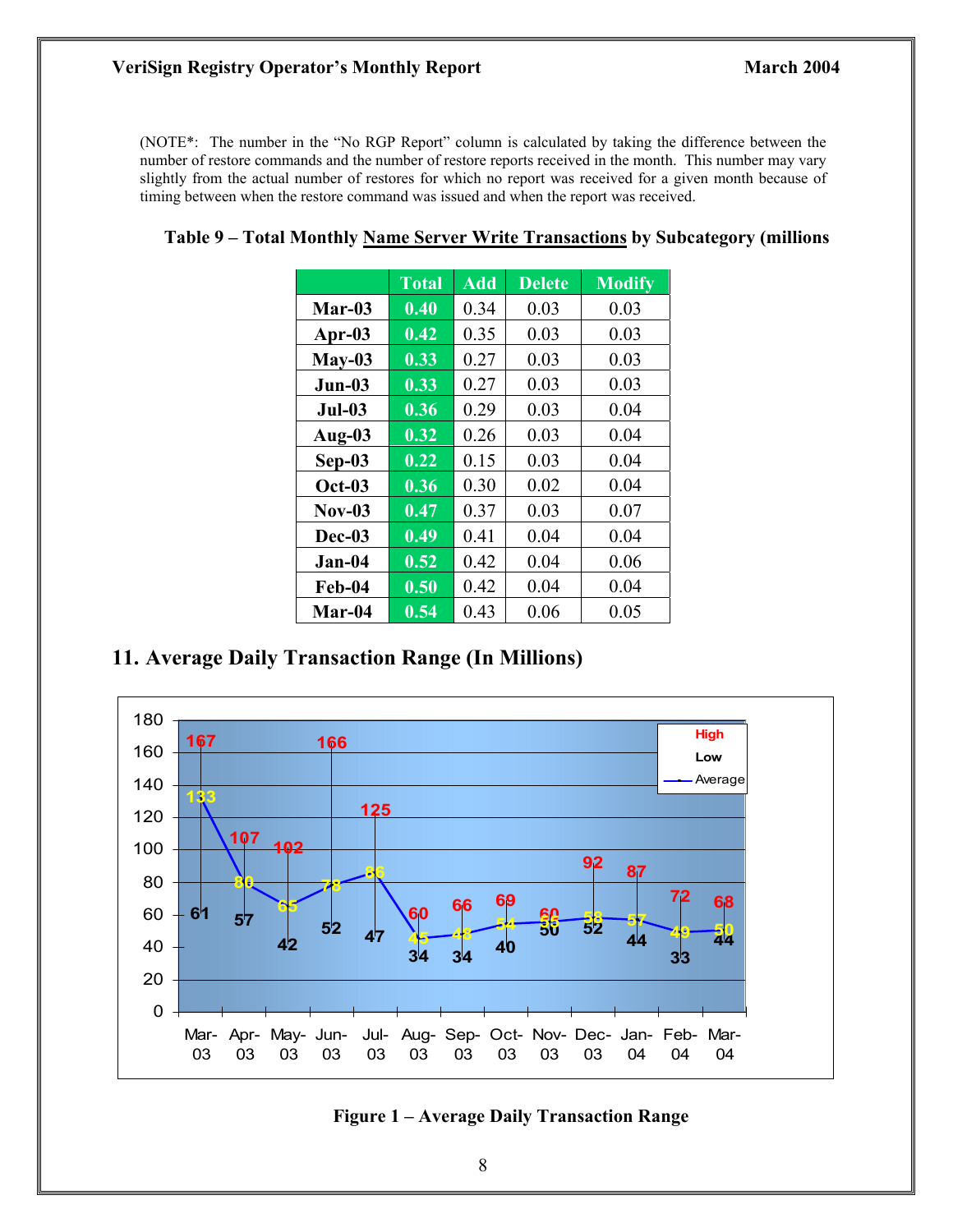# **12. TLD Geographical Registrations Distribution**

The VeriSign Registry does not have registrant contact information.

# **13. Deleted Names - Per Registrar**

This data will be provided under separate cover.

# **14. Restored Names - Per Registrar**

This data will be provided under separate cover.

# **15.Violations of Registrar Restore Report - Per Registrar**

This data is available through FTP site.

# **16. Other Information**

The following information in **Table 10** shows the trend of total monthly transactions (domain names and name servers) for the .com and .net and TLDs.

|               | <b>Total</b> | Write   | $\frac{0}{0}$ | <b>Query</b> | $\frac{0}{0}$ | <b>Check</b> | $\frac{6}{6}$ |
|---------------|--------------|---------|---------------|--------------|---------------|--------------|---------------|
| Mar-03        | 4,059.9      | 3,482.1 | 85.8%         | 54.2         | 1.3%          | 523.6        | 12.9%         |
| Apr- $03$     | 2,314.8      | 1,755.9 | 75.9%         | 56.6         | 2.4%          | 502.3        | 21.7%         |
| $May-03$      | 1,937.5      | 1,436.4 | 74.1%         | 49.7         | 2.6%          | 451.5        | 23.3%         |
| $Jun-03$      | 2,289.2      | 1,795.1 | 78.4%         | 53.8         | 2.3%          | 440.3        | 19.2%         |
| $Jul-03$      | 2,616.0      | 2,178.0 | 83.3%         | 47.3         | 1.8%          | 390.7        | 14.9%         |
| Aug- $03$     | 1,339.2      | 856.3   | 63.9%         | 48.7         | 3.6%          | 434.2        | 32.4%         |
| $Sep-03$      | 1,359.1      | 933.6   | 68.7%         | 48.0         | 3.5%          | 377.5        | 27.8%         |
| <b>Oct-03</b> | 1,595.6      | 1,095.4 | 68.6%         | 48.8         | 3.1%          | 451.5        | 28.3%         |
| $Nov-03$      | 1,587.5      | 1,095.6 | 69.0%         | 48.0         | $3.0\%$       | 443.9        | 28.0%         |
| Dec-03        | 1,742.5      | 1,218.6 | 69.9%         | 50.2         | 2.9%          | 473.8        | 27.2%         |
| $Jan-04$      | 1,710.9      | 1,157.3 | 67.6%         | 66.5         | 3.9%          | 487.1        | 28.5%         |
| Feb-04        | 1,382.3      | 974.8   | 70.5%         | 56.6         | 4.1%          | 351.0        | 25.4%         |
| Mar-04        | 1,504.9      | 1,101.3 | 73.2%         | 60.0         | $4.0\%$       | 343.7        | 22.8%         |

**Table 10 – Total Monthly Transactions by Category** (In Millions)

Figure 2 displays the monthly growth trend in total Registry transactions (domain names and name servers) in millions for the .com and .net TLDs.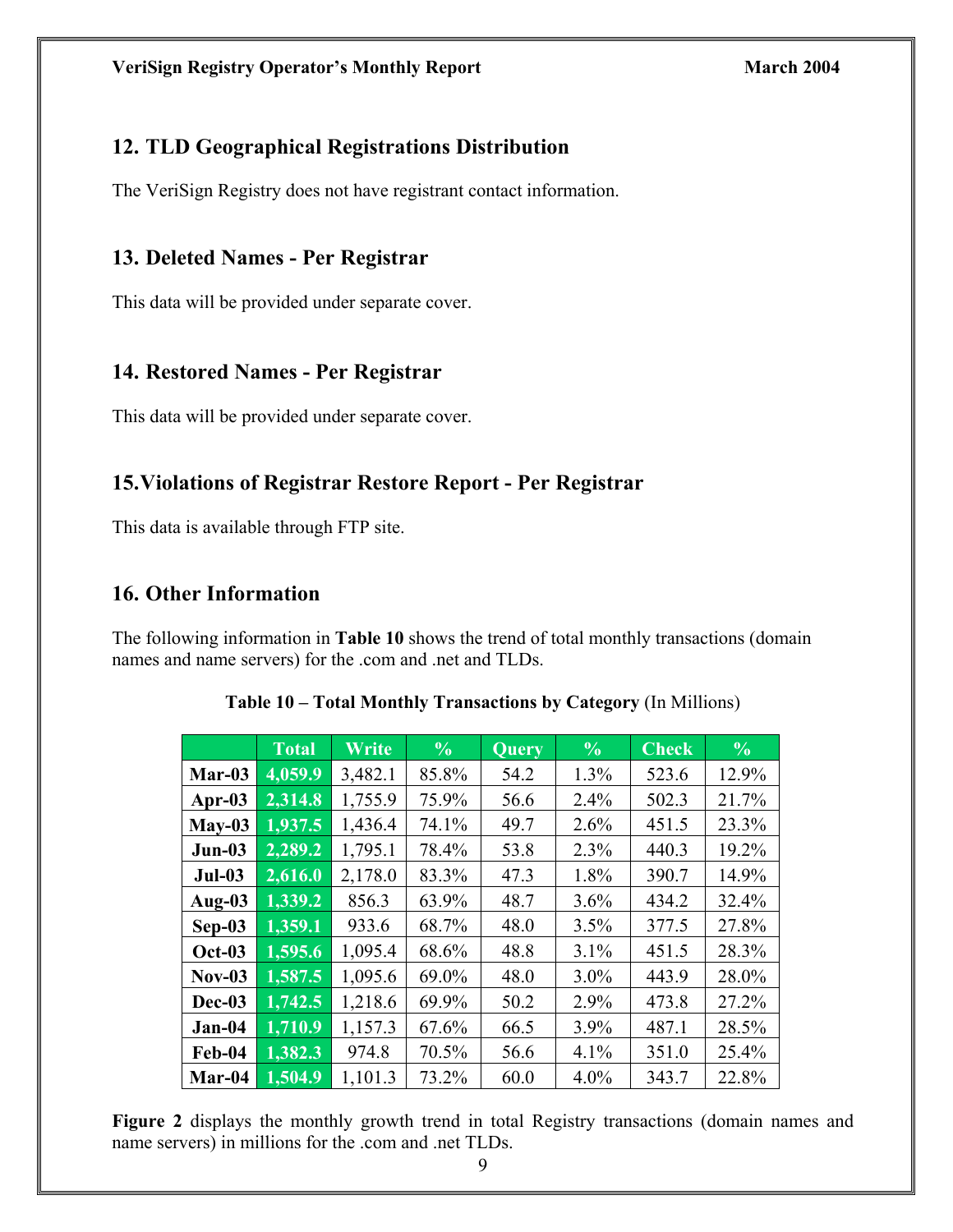#### **VeriSign Registry Operator's Monthly Report March 2004 March 2004**



**Figure 2 – Total Transactions by Month (In millions)** 

**Figure 3** shows the percent of second-level domain names registered in each of the .com and .net gTLDs as of the end of the current reporting month.



 **Figure 3 – TLD Registrations Distribution March 31, 2004**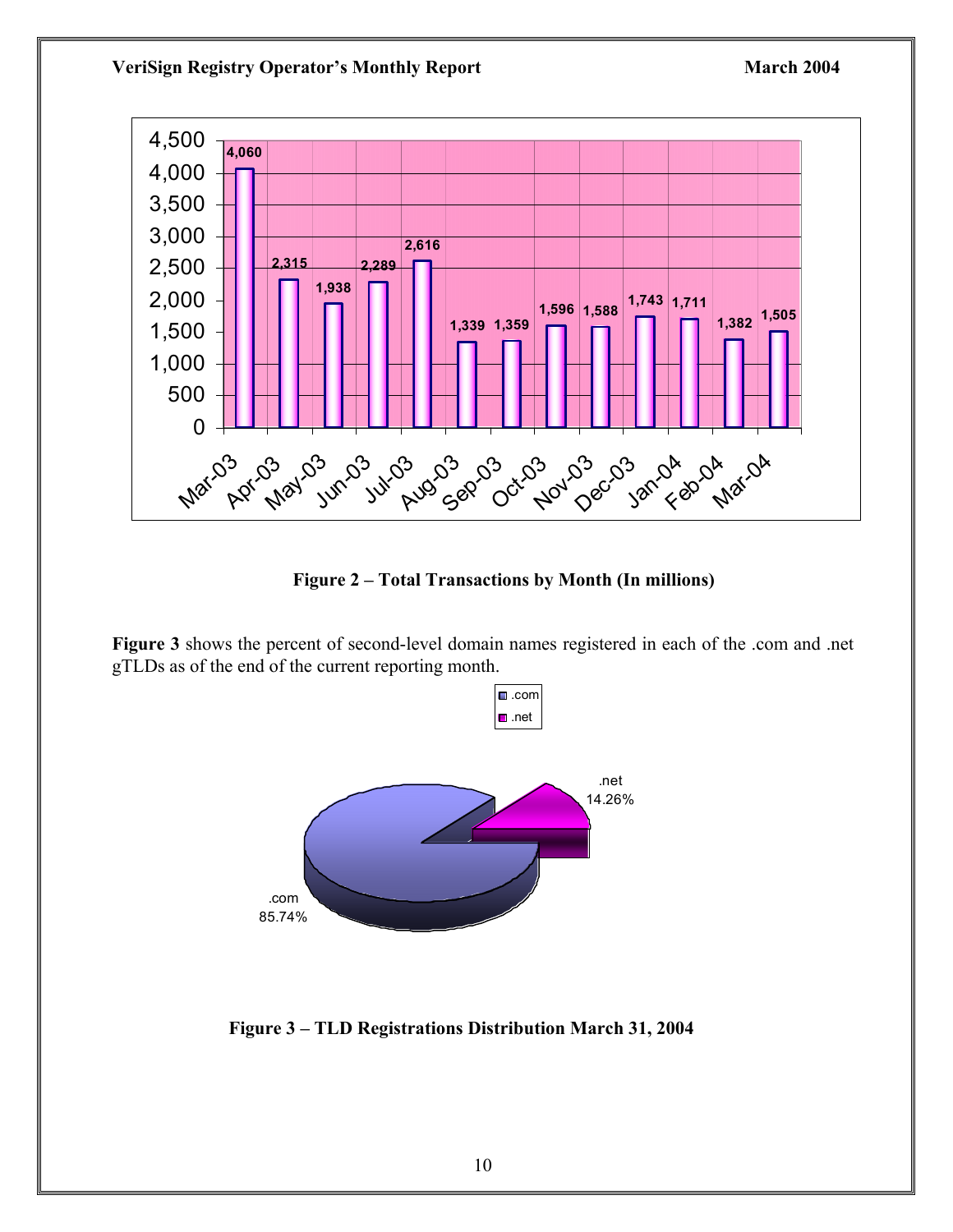

# **COM**netregistry

The following information is provided as required by the ICANN/VeriSign Registry Agreements (.com, Section 8; and .net , Section 3.15; and requirements 5, 6, 13 and 14 in Appendix T for both agreements). As stated in Appendix T, the following information "shall be kept confidential by ICANN until three months after the end of the month to which the report relates."

| <b>Total REGISTRATIONS in the VeriSign Registry Database and NAME SERVER</b><br>COUNT as of March 31, 2004 |            |                             |              |                  | <b>March 2004</b><br><b>GROSS DELETES</b> |                         |                  | <b>March 2004</b><br><b>RESTORES</b> |                         |                         |
|------------------------------------------------------------------------------------------------------------|------------|-----------------------------|--------------|------------------|-------------------------------------------|-------------------------|------------------|--------------------------------------|-------------------------|-------------------------|
|                                                                                                            |            | <b>Total</b><br><b>Name</b> |              |                  |                                           |                         |                  |                                      |                         |                         |
| <b>REGISTRAR</b>                                                                                           | <b>COM</b> | <b>NET</b>                  | <b>Names</b> | <b>Servers</b>   | <b>COM</b>                                | <b>NET</b>              | <b>Total</b>     | <b>COM</b>                           | <b>NET</b>              | <b>Total</b>            |
| !!! BB Bulk, Inc. dba My Name Now                                                                          | 324        | 39                          | 363          | $\Omega$         | 9                                         | $\mathbf{0}$            | 9                | $\mathbf{0}$                         | $\Omega$                | 0                       |
| ! \$ ! Bid It Win It, Inc.                                                                                 | 1,103      | 137                         | 1,240        | $\overline{c}$   | $\overline{11}$                           | $\overline{4}$          | 15               | $\Omega$                             | $\overline{0}$          | $\mathbf{0}$            |
| !\$6.25 DOMAINS! Network, Inc. dba Esite                                                                   | 590        | $\overline{80}$             | 670          | $\overline{2}$   | 8 <sup>1</sup>                            | $\mathbf{3}$            | 11               | $\Omega$                             | $\Omega$                | $\mathbf 0$             |
| 007Names, Inc.                                                                                             | 3,247      | 521                         | 3,768        | 110              | 14                                        | $\boldsymbol{2}$        | 16               |                                      | $\overline{0}$          | $\mathbf 1$             |
| 1 Accredited Registrar                                                                                     | 3,236      | 640                         | 3,876        | 41               | $\overline{37}$                           | $\overline{6}$          | 43               |                                      | $\overline{0}$          | $\overline{1}$          |
| 1 Domain Names International, Inc. d/b/a 1dni.com                                                          | 4,752      | 706                         | 5,458        | 154              | $\overline{47}$                           | $\overline{11}$         | $\overline{58}$  |                                      | $\overline{0}$          | دى                      |
| 1 eNameCo.                                                                                                 | 14,921     | 2,859                       | 17,780       | 661              | $\overline{227}$                          | 63                      | 290              | 8                                    | $\Omega$                | $\bf{0}$                |
| 123 Easy Domain Names dba Signature Domains                                                                | 15,585     | 5,411                       | 20,996       | 435              | 247                                       | 88                      | 335              | 6                                    |                         | $\overline{7}$          |
| 123 Registration, Inc.                                                                                     | 5,330      | 1,008                       | 6,338        | $\overline{147}$ | 69                                        | 18                      | 87               | $\overline{2}$                       |                         | 3 <sup>l</sup>          |
| 1stDomain.net, division of G+D International LLC                                                           | 7,995      | 1,871                       | 9,866        | 1,395            | 343                                       | 95                      | 438              | $\mathbf 0$                          |                         | $\mathbf{1}$            |
| A Technology Company, Inc. d/b/a namesystem.com                                                            | 6,950      | 1,247                       | 8,197        | 284              |                                           | 5                       | 12               |                                      | $\Omega$                | $\mathbf{1}$            |
| AAAQ.COM, Inc.                                                                                             | 71,275     | 11,401                      | 82,676       | 3,184            | 27                                        | 5                       | 32               | $\Omega$                             | $\overline{0}$          | $\mathbf{0}$            |
| Abacus America, Inc. dba Names4Ever                                                                        | 158,257    | 25,669                      | 183,926      | 6,020            | 4,719                                     | 835                     | 5,554            | 341                                  | $\overline{37}$         | 378                     |
| ABR Products, Inc. dba Nitin Networks                                                                      | 12,167     | 2,238                       | 14,405       | 464              | 13                                        |                         | 14               | $\Omega$                             | $\overline{0}$          | $\mathbf{0}$            |
| <b>Active ISP ASA</b>                                                                                      | 51,283     | 9,623                       | 60,906       | 337              | 1,153                                     | 164                     | 1,317            | $\overline{11}$                      | دی                      | 14                      |
| <b>Address Creation</b>                                                                                    | 11,986     | 1,476                       | 13,462       | 422              | 144                                       | 20                      | 164              | $\mathbf{0}$                         | $\Omega$                | 0                       |
| Advantage Interactive Ltd                                                                                  | ,588       | 297                         | 1,885        | 16               | $\Omega$                                  | $\mathbf 0$             | $\Omega$         | $\Omega$                             | $\Omega$                | $\mathbf 0$             |
| Alices Registry, Inc.                                                                                      | 1,693      | 266                         | 1,959        | $\overline{21}$  | $\mathbf{Q}$                              |                         | 10               | $\Omega$                             | $\Omega$                | 0                       |
| All West Communications, Inc. d/b/a AW Registry                                                            | 21,338     | 3,397                       | 24,735       | 1,706            | $\overline{513}$                          | $\overline{75}$         | 588              | 3                                    | $\overline{2}$          | $5\phantom{1}$          |
| Alldomains.com Inc.                                                                                        | 95,711     | 14,289                      | 110,000      | 4,089            | 1,473                                     | 245                     | 1,718            | 84                                   | $\infty$                | 92                      |
| AllGlobalNames S.A.                                                                                        | 6,108      | 1,284                       | 7,392        | 116              | 43                                        | 10                      | 53               | 5                                    | $\Omega$                | 5                       |
| America Online, Inc. dba AOL and/or CompuServe-AOL                                                         | 5,290      | 1,689                       | 6,979        | 82               | $\mathbf 0$                               | $\mathbf 0$             | $\boldsymbol{0}$ | $\mathbf 0$                          | $\Omega$                | $\overline{\mathbf{0}}$ |
| Annulet, Inc.                                                                                              | 302        | $\overline{27}$             | 329          | $\overline{10}$  | $\Omega$                                  | $\overline{0}$          | $\Omega$         | $\Omega$                             | $\Omega$                | 0                       |
| Arsys Internet, S.L. d/b/a NICLINE.COM                                                                     | 69,376     | 9,858                       | 79,234       | 974              | 380                                       | $\overline{58}$         | 438              | $\Omega$                             | $\overline{0}$          | $\mathbf 0$             |
| Ascio Technologies, Inc.                                                                                   | 140,632    | 33,067                      | 173,699      | 1,838            | 1,473                                     | 329                     | 1,802            | $\overline{31}$                      | $\vert$                 | 35                      |
| <b>AtCom Technology LLC</b>                                                                                | 13,110     | 2,309                       | 15,419       | 806              | 169                                       | $\overline{20}$         | 189              | $\mathbf 0$                          | $\overline{0}$          | $\mathbf 0$             |
| AusRegistry Group Pty. Ltd.                                                                                | 2,059      | 307                         | 2,366        | $\frac{1}{8}$    | 14                                        | $\overline{\mathbf{4}}$ | 18               | $\Omega$                             | $\overline{0}$          | $\mathbf 0$             |
| <b>BB Online UK Ltd</b>                                                                                    | 11,631     | 2,084                       | 13,715       | $\overline{378}$ | $\overline{214}$                          | 50                      | 264              |                                      | $\overline{\mathsf{o}}$ | $\overline{1}$          |
| Best Registration Services, Inc                                                                            | 2,984      | 398                         | 3,382        | 127              | 30                                        | $\mathbf{1}$            | 31               | $\mathbf{0}$                         | $\overline{0}$          | $\overline{\mathbf{0}}$ |
| Bizcn.com, Inc.                                                                                            | 70,275     | 15,692                      | 85,967       | 905              | 315                                       | 61                      | 376              | $\overline{0}$                       | $\overline{\mathsf{o}}$ | $\mathbf{0}$            |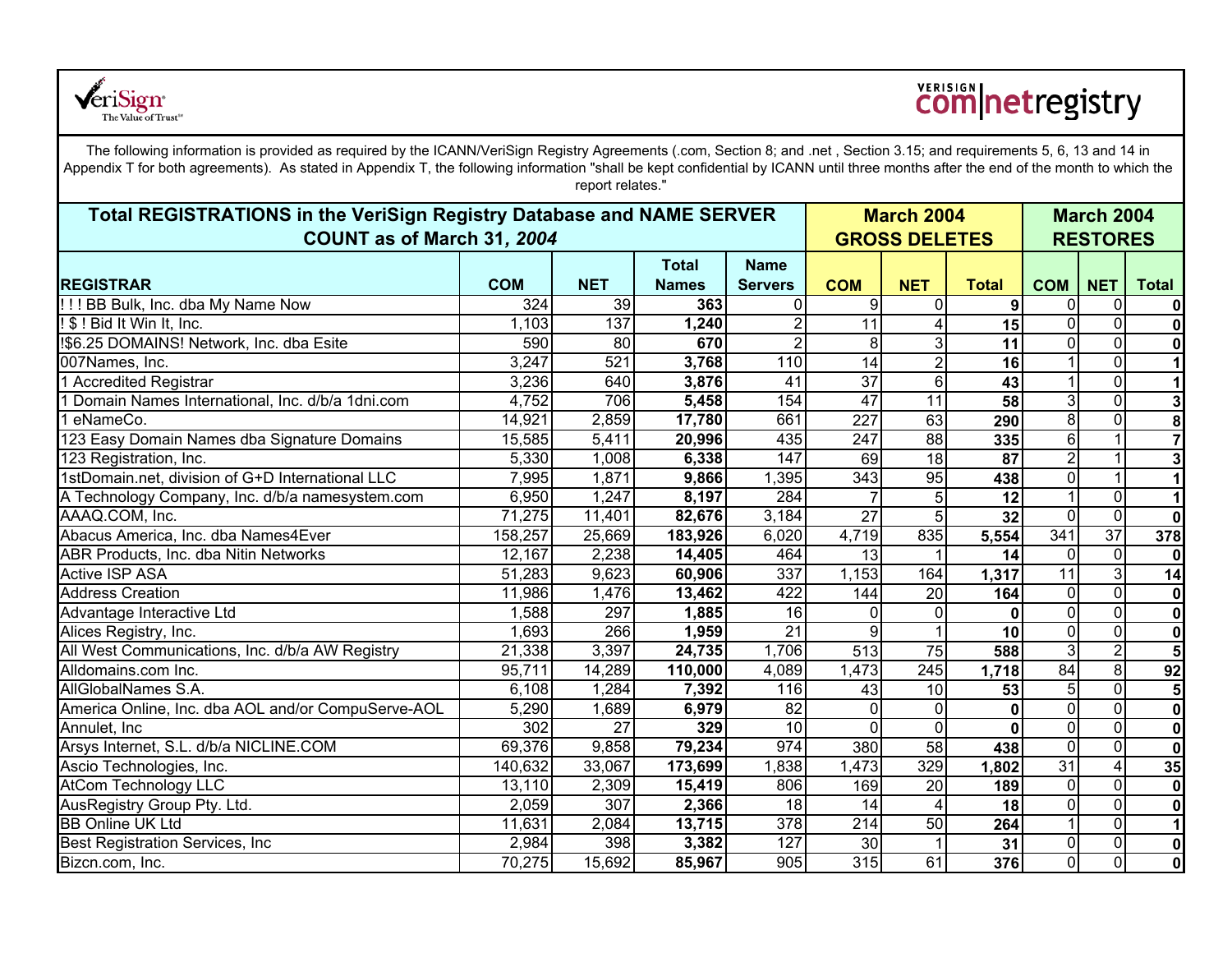| The following information is provided as required by the ICANN/VeriSign Registry Agreements (.com, Section 8; and .net, Section 3.15; and requirements 5, 6, 13 and 14 in<br>Appendix T for both agreements). As stated in Appendix T, the following information "shall be kept confidential by ICANN until three months after the end of the month to which the<br>report relates." |            |                  |              |                 |                 |                      |                 |                         |                         |                         |  |
|--------------------------------------------------------------------------------------------------------------------------------------------------------------------------------------------------------------------------------------------------------------------------------------------------------------------------------------------------------------------------------------|------------|------------------|--------------|-----------------|-----------------|----------------------|-----------------|-------------------------|-------------------------|-------------------------|--|
| Total REGISTRATIONS in the VeriSign Registry Database and NAME SERVER                                                                                                                                                                                                                                                                                                                |            |                  |              |                 |                 | <b>March 2004</b>    |                 |                         |                         | <b>March 2004</b>       |  |
| COUNT as of March 31, 2004                                                                                                                                                                                                                                                                                                                                                           |            |                  |              |                 |                 | <b>GROSS DELETES</b> |                 |                         | <b>RESTORES</b>         |                         |  |
|                                                                                                                                                                                                                                                                                                                                                                                      |            |                  | Total        | <b>Name</b>     |                 |                      |                 |                         |                         |                         |  |
| <b>REGISTRAR</b>                                                                                                                                                                                                                                                                                                                                                                     | <b>COM</b> | <b>NET</b>       | <b>Names</b> | <b>Servers</b>  | <b>COM</b>      | <b>NET</b>           | <b>Total</b>    | <b>COM</b>              | <b>NET</b>              | <b>Total</b>            |  |
| <b>Blue Razor Domains, Inc.</b>                                                                                                                                                                                                                                                                                                                                                      | 11,439     | 1,601            | 13,040       | 182             | 12              | $\Omega$             | 12              | $\Omega$                | $\mathbf 0$             | 0                       |  |
| Blueberry Hill Comm., Inc. dba 4Domains.com                                                                                                                                                                                                                                                                                                                                          | 16,562     | 1,775            | 18,337       | 338             | 1,527           | 50                   | 1,577           |                         | $\mathbf 0$             |                         |  |
| <b>BookMyName SAS</b>                                                                                                                                                                                                                                                                                                                                                                | 32,824     | 6,119            | 38,943       | 708             | 517             | 88                   | 605             | 1                       | $\overline{0}$          | 1                       |  |
| Brandon Gray Internet Services, Inc. dba NameJuice.com                                                                                                                                                                                                                                                                                                                               | 6,585      | 905              | 7,490        | 79              | 127             | $\overline{13}$      | 140             | 0                       | $\overline{\bullet}$    | $\boldsymbol{0}$        |  |
| BulkRegister, LLC.                                                                                                                                                                                                                                                                                                                                                                   | 999,283    | 146,397          | 1,145,680    | 36,095          | 21,649          | 3,682                | 25,331          | 59                      | $\overline{6}$          | 65                      |  |
| <b>CADiware AG</b>                                                                                                                                                                                                                                                                                                                                                                   | 556        | 133              | 689          | 28              | 1               | $\Omega$             |                 | 0                       | $\mathbf 0$             | $\mathbf 0$             |  |
| <b>Capital Networks Pty LTD</b>                                                                                                                                                                                                                                                                                                                                                      | 34,120     | 4,846            | 38,966       | 2,731           | 2,212           | 176                  | 2,388           | $\overline{3}$          | $\mathbf 0$             | 3                       |  |
| CAT, Inc. d/b/a Namezero.com                                                                                                                                                                                                                                                                                                                                                         | 21,217     | 3,649            | 24,866       | 256             | 21              | 12                   | 33              | 0                       | $\overline{0}$          | $\mathbf 0$             |  |
| Catalog.com, Inc.                                                                                                                                                                                                                                                                                                                                                                    | 31,236     | 3,699            | 34,935       | 354             | 831             | 120                  | 951             | 10                      | $\mathbf{1}$            | $\overline{11}$         |  |
|                                                                                                                                                                                                                                                                                                                                                                                      | 15,625     | 2,251            | 17,876       | 9               | $\overline{22}$ | $\mathbf 0$          | $\overline{22}$ | $\overline{0}$          | $\mathbf 0$             | $\mathbf 0$             |  |
| Central Registrar, Inc. d/b/a DomainMonger.Com<br>CommuniGal Communications Ltd                                                                                                                                                                                                                                                                                                      | 18,960     | 3,887            | 22,847       | 785             | 62              | 13                   | 75              | 1                       | $\overline{0}$          | $\mathbf{1}$            |  |
| Computer Services Langenbach GmbH dba joker.com                                                                                                                                                                                                                                                                                                                                      | 373,694    | 84,999           | 458,693      | 18,870          | 9,165           | 2,056                | 11,221          | 31                      | $\overline{3}$          | 34                      |  |
| ComputerDataNetworks dba shop4domain/netonedomains                                                                                                                                                                                                                                                                                                                                   | 1,508      | 320              | 1,828        | $\overline{38}$ | 19              |                      | 21              | 0                       | ō                       | $\mathbf 0$             |  |
| <b>CORE Internet Council of Registrars</b>                                                                                                                                                                                                                                                                                                                                           | 244,705    | 53,529           | 298,234      | 13,460          | 3,649           | 752                  | 4,401           | 153                     | $\overline{22}$         | $\overline{175}$        |  |
| Corporate Domains, Inc.                                                                                                                                                                                                                                                                                                                                                              | 3,458      | 1,092            | 4,550        | 141             | 6               | 3                    |                 | 0                       | $\overline{0}$          | $\bf{0}$                |  |
| Cronon AG Berlin, Niederlassung Regensburg                                                                                                                                                                                                                                                                                                                                           | 109,194    | 38,644           | 147,838      | 2,458           | 566             | 221                  | 787             | 3                       | $\overline{2}$          | $\overline{5}$          |  |
| Cydentity, Inc. d/b/a Cypack.com                                                                                                                                                                                                                                                                                                                                                     | 11,984     | 2,028            | 14,012       | 257             |                 | $\mathbf 0$          |                 | $\overline{0}$          | $\overline{0}$          | $\mathbf 0$             |  |
| Deutsche Telekom AG                                                                                                                                                                                                                                                                                                                                                                  | 31,953     | 8,223            | 40,176       | 679             | 316             | 96                   | 412             | 0                       | $\mathbf 0$             | $\bf{0}$                |  |
| Direct Information Pvt. Ltd., dba Directl.com                                                                                                                                                                                                                                                                                                                                        | 107,948    | 17,479           | 125,427      | 19,288          | 1,925           | 229                  | 2,154           | 5                       | $\mathbf{1}$            | 6                       |  |
| Dodora Unified Communications, Inc.                                                                                                                                                                                                                                                                                                                                                  | 11,240     | 2,002            | 13,242       | 1,881           | 66              | 13                   | 79              | 0                       | $\overline{\bullet}$    | $\mathbf 0$             |  |
| Domain Bank, Inc.                                                                                                                                                                                                                                                                                                                                                                    | 141,086    | 21,351           | 162,437      | 3,160           | 3,406           | 638                  | 4,044           | 109                     | 14                      | 123                     |  |
| Domain Contender, LLC                                                                                                                                                                                                                                                                                                                                                                | 463        | 78               | 541          | 0               | 0               | $\mathbf 0$          | 0               | 0                       | $\mathbf 0$             | $\boldsymbol{0}$        |  |
| Domain Monkeys, LLC                                                                                                                                                                                                                                                                                                                                                                  | 1,779      | $\overline{221}$ | 2,000        |                 | $\overline{2}$  | $\mathbf 0$          | $\mathbf{2}$    | $\overline{0}$          | $\overline{0}$          | $\mathbf 0$             |  |
| <b>Domain Registration Services</b>                                                                                                                                                                                                                                                                                                                                                  | 26,529     | 3,654            | 30,183       | 2,071           | 792             | 94                   | 886             | 23                      | $\overline{5}$          | 28                      |  |
| Domain The Net Technologies (2)                                                                                                                                                                                                                                                                                                                                                      | 2,095      | 306              | 2,401        | 2               | 20              | $\overline{2}$       | 22              | 0                       | $\overline{\mathsf{o}}$ | $\bf{0}$                |  |
| Domain The Net Technologies Ltd.                                                                                                                                                                                                                                                                                                                                                     | 1,255      | 127              | 1,382        | 29              |                 | $\mathbf 0$          | $\mathbf{2}$    | 0                       | $\overline{0}$          | $\overline{\mathbf{0}}$ |  |
| DomainDiscover                                                                                                                                                                                                                                                                                                                                                                       | 406,066    | 81,501           | 487,567      | 9,136           | 5,631           | 996                  | 6,627           | 13                      | $\overline{0}$          | $\overline{13}$         |  |
| Domainducks, Inc. d/b/a Personalnames.com                                                                                                                                                                                                                                                                                                                                            | 4,283      | 776              | 5,059        | $\overline{12}$ | 8               | 4                    | 12              | $\overline{0}$          | $\overline{0}$          | $\mathbf 0$             |  |
| Domaininfo AB d/b/a domaininfo.com                                                                                                                                                                                                                                                                                                                                                   | 22,664     | 5,706            | 28,370       | 4,104           | 406             | 102                  | 508             | 11                      | $\mathbf{1}$            | 12                      |  |
| Domain-it, Inc.                                                                                                                                                                                                                                                                                                                                                                      | 1,433      | 154              | 1,587        | 16              | $\Omega$        | $\mathbf 0$          | $\bf{0}$        | 0                       | $\mathbf 0$             | $\bf{0}$                |  |
| DomainName, Inc.                                                                                                                                                                                                                                                                                                                                                                     | 9,004      | 1,333            | 10,337       | $\overline{27}$ | 160             | $\overline{22}$      | 182             | $\overline{\mathbf{c}}$ | $\overline{\mathsf{o}}$ | $\overline{2}$          |  |
| DomainPeople, Inc.                                                                                                                                                                                                                                                                                                                                                                   | 125,033    | 17,860           | 142,893      | 10,194          | 2,876           | 482                  | 3,358           | 79                      | $\overline{9}$          | 88                      |  |
| DomainPro, Inc.                                                                                                                                                                                                                                                                                                                                                                      | 266        | 50               | 316          | $\mathbf 0$     | 10              | $\mathbf 0$          | 10              | 0                       | $\overline{0}$          | $\overline{\mathbf{0}}$ |  |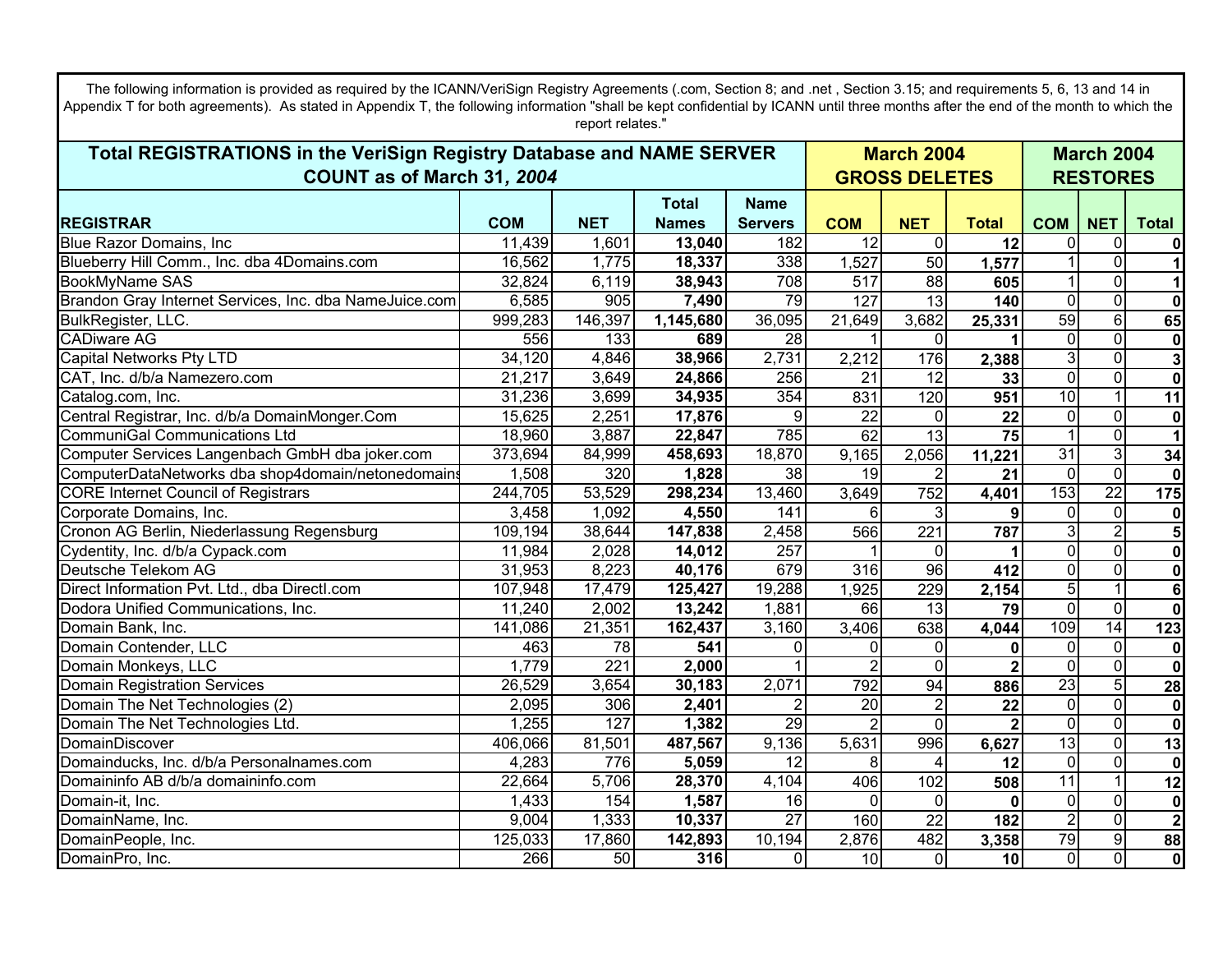| The following information is provided as required by the ICANN/VeriSign Registry Agreements (.com, Section 8; and .net, Section 3.15; and requirements 5, 6, 13 and 14 in<br>Appendix T for both agreements). As stated in Appendix T, the following information "shall be kept confidential by ICANN until three months after the end of the month to which the |            |            |              |                  |                   |                      |                 |                         |                     |                         |  |
|------------------------------------------------------------------------------------------------------------------------------------------------------------------------------------------------------------------------------------------------------------------------------------------------------------------------------------------------------------------|------------|------------|--------------|------------------|-------------------|----------------------|-----------------|-------------------------|---------------------|-------------------------|--|
| report relates."<br>Total REGISTRATIONS in the VeriSign Registry Database and NAME SERVER                                                                                                                                                                                                                                                                        |            |            |              |                  | <b>March 2004</b> | <b>March 2004</b>    |                 |                         |                     |                         |  |
| COUNT as of March 31, 2004                                                                                                                                                                                                                                                                                                                                       |            |            |              |                  |                   | <b>GROSS DELETES</b> |                 |                         | <b>RESTORES</b>     |                         |  |
|                                                                                                                                                                                                                                                                                                                                                                  |            |            | <b>Total</b> | <b>Name</b>      |                   |                      |                 |                         |                     |                         |  |
| <b>REGISTRAR</b>                                                                                                                                                                                                                                                                                                                                                 | <b>COM</b> | <b>NET</b> | <b>Names</b> | <b>Servers</b>   | <b>COM</b>        | <b>NET</b>           | <b>Total</b>    | <b>COM</b>              | <b>NET</b>          | <b>Total</b>            |  |
| DomainProcessor.com                                                                                                                                                                                                                                                                                                                                              | 2,466      | 394        | 2,860        | 59               | 57                | 11                   | 68              | 0                       | $\mathbf 0$         | 0                       |  |
| DomainRegistry.com, Inc.                                                                                                                                                                                                                                                                                                                                         | 9,692      | 1,324      | 11,016       | 468              | 201               | 25                   | 226             | 5                       | $\mathbf 0$         | 5 <sub>5</sub>          |  |
| DomainZoo.com, Inc.                                                                                                                                                                                                                                                                                                                                              | 5,715      | 928        | 6,643        | 222              | 91                | 6                    | 97              | $6\phantom{1}$          | $\overline{0}$      | 6                       |  |
| DomReg Ltd.                                                                                                                                                                                                                                                                                                                                                      | 21,319     | 6          | 21,325       | 28               | $\overline{25}$   | $\mathbf 0$          | $\overline{25}$ | 0                       | $\overline{0}$      | $\overline{\mathbf{0}}$ |  |
| DotForce Corp. d/b/a DotForce.com                                                                                                                                                                                                                                                                                                                                | 1,712      | 290        | 2,002        | 10               | $\overline{11}$   | $\mathbf{1}$         | $\overline{12}$ | $\overline{0}$          | $\overline{0}$      | $\mathbf{0}$            |  |
| Dotster, Inc.                                                                                                                                                                                                                                                                                                                                                    | 578,306    | 95,568     | 673,874      | 43,146           | 10,291            | 2,233                | 12,524          | 31                      | $\overline{6}$      | 37                      |  |
| Eastern Communications Co., Ltd.                                                                                                                                                                                                                                                                                                                                 | 4,721      | 536        | 5,257        | 231              | 81                | 10                   | 91              | $\mathbf 0$             | $\mathbf 0$         | $\pmb{0}$               |  |
| easyDNS Technologies, Inc.                                                                                                                                                                                                                                                                                                                                       | 14,512     | 2,528      | 17,040       | 630              | 3                 | $\mathbf{0}$         | 3               | $\overline{0}$          | $\mathbf 0$         | $\mathbf 0$             |  |
| Easyspace LTD                                                                                                                                                                                                                                                                                                                                                    | 122,836    | 20,370     | 143,206      | 3,243            | 2,716             | 555                  | 3,271           | 26                      | $\overline{\omega}$ | 29                      |  |
| EDGE Co., Ltd.                                                                                                                                                                                                                                                                                                                                                   | 1,877      | 545        | 2,422        | 126              | $\Omega$          | 0                    | $\mathbf 0$     | $\mathbf 0$             | $\overline{0}$      | $\overline{\mathbf{0}}$ |  |
| eMarkmonitor Inc. dba Markmonitor                                                                                                                                                                                                                                                                                                                                | 28,251     | 6,643      | 34,894       | 587              | $\overline{10}$   | $\overline{2}$       | 12              | $\overline{\mathsf{o}}$ | $\overline{0}$      | $\boldsymbol{0}$        |  |
| <b>EnCirca</b> Inc                                                                                                                                                                                                                                                                                                                                               | 3,079      | 489        | 3,568        | 40               | $\overline{24}$   | 4                    | 28              | $\overline{0}$          | $\mathbf 0$         | $\pmb{0}$               |  |
| Enetica PTY Ltd                                                                                                                                                                                                                                                                                                                                                  | 658        | 76         | 734          | $\overline{14}$  | $\overline{34}$   | $\mathbf{1}$         | 35              | $\overline{0}$          | $\overline{0}$      | $\overline{\mathbf{o}}$ |  |
| Enetregistry, Inc                                                                                                                                                                                                                                                                                                                                                | 188        | 38         | 226          | 28               | $\mathbf 0$       | $\mathbf 0$          | $\mathbf 0$     | $\overline{\mathsf{o}}$ | $\overline{0}$      | $\overline{\mathbf{0}}$ |  |
| eNom, Inc.                                                                                                                                                                                                                                                                                                                                                       | 2,162,327  | 335,979    | 2,498,306    | 108,567          | 40,632            | 6,646                | 47,278          | 36                      | $\overline{8}$      | 44                      |  |
| <b>EPAG Enter-Price Multimedia AG</b>                                                                                                                                                                                                                                                                                                                            | 23,504     | 9,005      | 32,509       | 421              | 481               | 252                  | 733             |                         | $\overline{0}$      | $\mathbf{1}$            |  |
| Esoftwiz, Inc.                                                                                                                                                                                                                                                                                                                                                   | 1,589      | 207        | 1,796        | $\overline{2}$   | 6                 | 4                    | 10              | $\overline{\mathsf{o}}$ | $\overline{0}$      | $\mathbf{0}$            |  |
| Fabulous.com Pty Ltd.                                                                                                                                                                                                                                                                                                                                            | 160,530    | 3,164      | 163,694      | $\overline{277}$ | 849               | 13                   | 862             | $\mathbf 0$             | $\mathbf 0$         | $\boldsymbol{0}$        |  |
| Fiducia LLC, Latvijas Parstavnieciba                                                                                                                                                                                                                                                                                                                             | 1,324      | 102        | 1,426        | 2                | 12                | $\overline{2}$       | 14              | $\mathbf 0$             | $\mathbf 0$         | $\mathbf{0}$            |  |
| Firstserver, Inc.                                                                                                                                                                                                                                                                                                                                                | 4,413      | 775        | 5,188        | 185              | 49                | $\overline{22}$      | 71              | $\mathbf 0$             | $\overline{0}$      | $\mathbf{0}$            |  |
| Future Media Network K.K.                                                                                                                                                                                                                                                                                                                                        | 1,496      | 259        | 1,755        | 5                | $\Omega$          | $\mathbf 0$          | $\mathbf 0$     | $\mathbf 0$             | $\overline{0}$      | $\mathbf 0$             |  |
| Gabia, Inc.                                                                                                                                                                                                                                                                                                                                                      | 111,673    | 33,983     | 145,656      | 15,445           | 3,426             | 1,118                | 4,544           | 10                      | $\overline{2}$      | $\overline{12}$         |  |
| <b>GANDI</b>                                                                                                                                                                                                                                                                                                                                                     | 282,840    | 67,621     | 350,461      | 28,247           | 5,337             | 1,427                | 6,764           | $\mathbf 0$             | $\overline{0}$      | $\pmb{0}$               |  |
| GKG.Net, Inc.                                                                                                                                                                                                                                                                                                                                                    | 99,097     | 17,754     | 116,851      | 9,096            | 1,965             | 384                  | 2,349           | 13                      | $\overline{0}$      | 13                      |  |
| Global Media Online, Inc.                                                                                                                                                                                                                                                                                                                                        | 182,009    | 39,457     | 221,466      | 29,763           | 2,661             | 686                  | 3,347           | 39                      | $\overline{4}$      | 43                      |  |
| Globedom Datenkommunikations GmbH                                                                                                                                                                                                                                                                                                                                | 5,596      | 1,625      | 7,221        | 597              | 228               | 61                   | 289             |                         | $\overline{0}$      |                         |  |
| Go Daddy Software, Inc.                                                                                                                                                                                                                                                                                                                                          | 2,838,360  | 422,629    | 3,260,989    | 129,921          | 40,951            | 6,669                | 47,620          | 119                     | 14                  | 133                     |  |
| HANGANG Systems, Inc. d/b/a doregi.com                                                                                                                                                                                                                                                                                                                           | 41,745     | 11,443     | 53,188       | 8,073            | 1,583             | 409                  | 1,992           | $\overline{5}$          | $\mathbf 0$         | 5                       |  |
| HiChina Web Solutions (Hong Kong) Limited                                                                                                                                                                                                                                                                                                                        | 46,768     | 6,754      | 53,522       | 177              | 6                 | 0                    | 6               |                         | $\mathbf 0$         | $\mathbf{1}$            |  |
| I.D.R. Internet Domain Registry Ltd.                                                                                                                                                                                                                                                                                                                             | 2,721      | 258        | 2,979        | 148              | 0                 | $\mathbf 0$          | $\mathbf{0}$    | $\mathbf{0}$            | $\mathbf 0$         | $\mathbf{0}$            |  |
| iHoldings.com, Inc. d/b/a Dotregistrar.com                                                                                                                                                                                                                                                                                                                       | 676,412    | 77,403     | 753,815      | 11,950           | 13,741            | 1,823                | 15,564          | 16                      | $\overline{5}$      | $\overline{21}$         |  |
| In2Net Network, Inc. dba iRegister.com                                                                                                                                                                                                                                                                                                                           | 26,883     | 3,611      | 30,494       | 40               | 0                 | 0                    | 0               | $\pmb{0}$               | $\overline{0}$      | $\pmb{0}$               |  |
| Inamepro dba Dynadot                                                                                                                                                                                                                                                                                                                                             | 1,899      | 371        | 2,270        | 67               | $\mathbf 0$       | $\mathbf 0$          | $\mathbf 0$     | $\overline{0}$          | $\mathbf 0$         | $\mathbf{0}$            |  |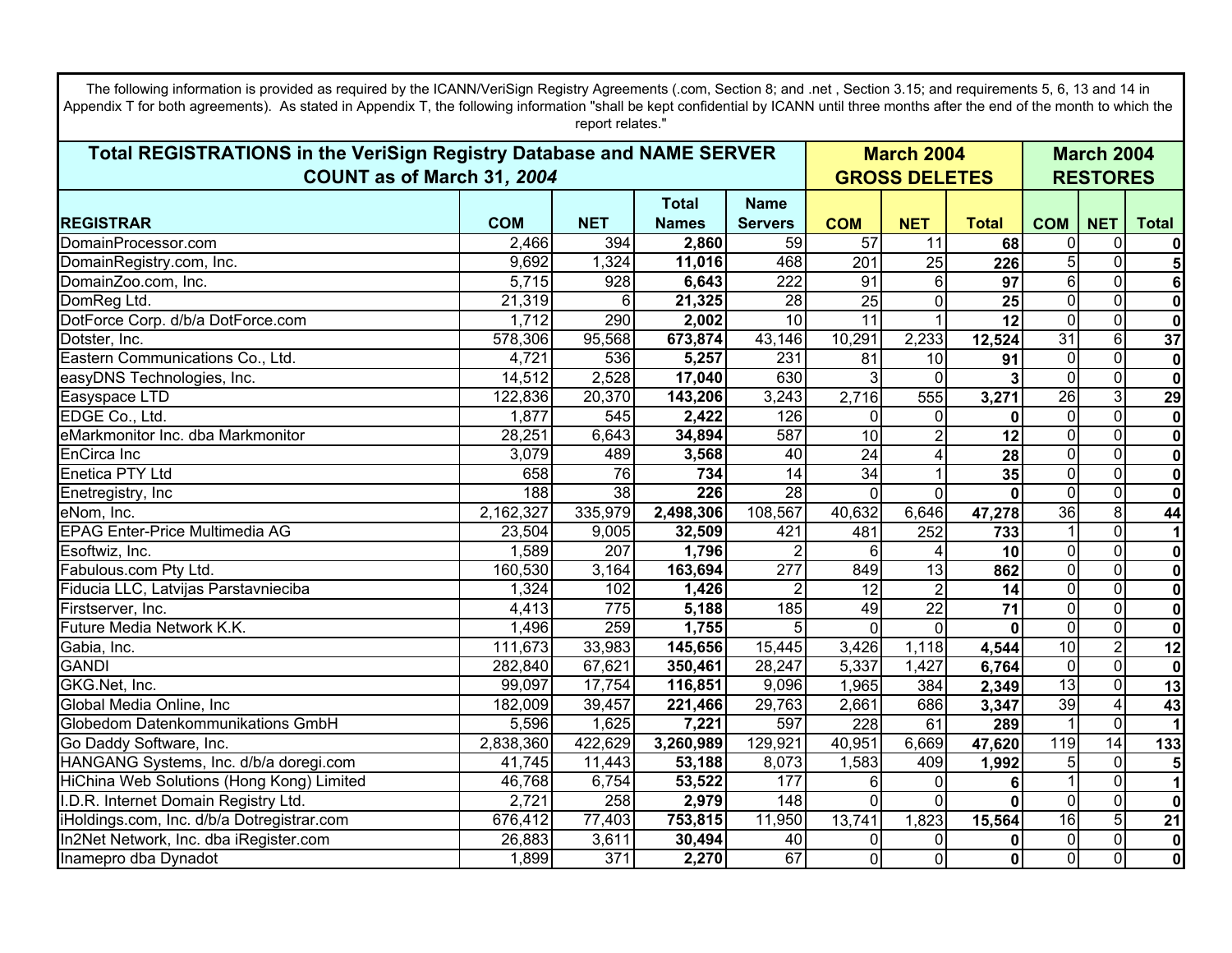| The following information is provided as required by the ICANN/VeriSign Registry Agreements (.com, Section 8; and .net, Section 3.15; and requirements 5, 6, 13 and 14 in<br>Appendix T for both agreements). As stated in Appendix T, the following information "shall be kept confidential by ICANN until three months after the end of the month to which the |                 | report relates." |              |                  |             |                      |              |                 |                 |                         |  |
|------------------------------------------------------------------------------------------------------------------------------------------------------------------------------------------------------------------------------------------------------------------------------------------------------------------------------------------------------------------|-----------------|------------------|--------------|------------------|-------------|----------------------|--------------|-----------------|-----------------|-------------------------|--|
| Total REGISTRATIONS in the VeriSign Registry Database and NAME SERVER                                                                                                                                                                                                                                                                                            |                 |                  |              |                  |             | <b>March 2004</b>    |              |                 |                 | <b>March 2004</b>       |  |
| COUNT as of March 31, 2004                                                                                                                                                                                                                                                                                                                                       |                 |                  |              |                  |             | <b>GROSS DELETES</b> |              | <b>RESTORES</b> |                 |                         |  |
|                                                                                                                                                                                                                                                                                                                                                                  |                 |                  | Total        | <b>Name</b>      |             |                      |              |                 |                 |                         |  |
| <b>REGISTRAR</b>                                                                                                                                                                                                                                                                                                                                                 | <b>COM</b>      | <b>NET</b>       | <b>Names</b> | <b>Servers</b>   | <b>COM</b>  | <b>NET</b>           | <b>Total</b> | <b>COM</b>      | <b>NET</b>      | <b>Total</b>            |  |
| <b>INAMES Corp</b>                                                                                                                                                                                                                                                                                                                                               | 30,980          | 11,390           | 42,370       | 5,592            | 341         | 167                  | 508          | $\overline{34}$ | $\sqrt{5}$      | 39                      |  |
| Initial Online Limited                                                                                                                                                                                                                                                                                                                                           | 21              | 13               | 34           | 8                | $\Omega$    | $\mathbf{0}$         | 0            | $\Omega$        | $\overline{0}$  | $\mathbf 0$             |  |
| Innerwise, Inc. d/b/a ItsYourDomain.com                                                                                                                                                                                                                                                                                                                          | 337,850         | 45,151           | 383,001      | 10,505           | 7,490       | 1,239                | 8,729        | 209             | $\overline{17}$ | 226                     |  |
| Interactive Telecom Network, Inc.                                                                                                                                                                                                                                                                                                                                | 1,325           | 131              | 1,456        | $\overline{2}$   | $\Omega$    | $\mathbf{0}$         |              | $\mathbf 0$     | $\overline{0}$  | $\mathbf 0$             |  |
| Intercosmos Media Group, Inc. d/b/a directNIC.com                                                                                                                                                                                                                                                                                                                | 798,257         | 104,605          | 902,862      | 38,106           | 13,872      | 2,001                | 15,873       | $\overline{8}$  | $\overline{2}$  | 10                      |  |
| Interdomain, S.A.                                                                                                                                                                                                                                                                                                                                                | 36,552          | 6,363            | 42,915       | 767              | 341         | 56                   | 397          | 48              | 6 <sup>1</sup>  | 54                      |  |
| Internetters Limited                                                                                                                                                                                                                                                                                                                                             | 22,999          | 2,031            | 25,030       | 112              | 19          | $\mathbf 0$          | 19           |                 | $\overline{0}$  | $\mathbf 1$             |  |
| Key-Systems GmbH                                                                                                                                                                                                                                                                                                                                                 | 114,492         | 37,287           | 151,779      | 4,194            | 1,359       | 402                  | 1,761        | 6               | $\overline{0}$  | $6\phantom{1}$          |  |
| Korea Information Certificate Authority 2                                                                                                                                                                                                                                                                                                                        | 1,656           | $\overline{211}$ | 1,867        | 3                | 11          | 0                    | 11           | $\mathbf 0$     | $\overline{0}$  | $\mathbf 0$             |  |
| Korea Information Certificate Authority Inc dba DomainCA                                                                                                                                                                                                                                                                                                         | 9,223           | 1,579            | 10,802       | 337              | 130         | $\overline{25}$      | 155          |                 | ō               | $\overline{1}$          |  |
| Melbourne IT, Ltd. d/b/a Internet Names Worldwide                                                                                                                                                                                                                                                                                                                | 1,600,618       | 265,510          | 1,866,128    | 65,761           | 39,244      | 6,884                | 46,128       | 103             | 13              | 116                     |  |
| Mobilcom City Line GmbH d/b/a freenet Datenkommunika                                                                                                                                                                                                                                                                                                             | 338             | 170              | 508          | $\overline{17}$  | 3           | $\mathbf 0$          | 3            | $\Omega$        | $\Omega$        | $\mathbf 0$             |  |
| Moniker Online Services, Inc.                                                                                                                                                                                                                                                                                                                                    | 200,733         | 17,015           | 217,748      | 668              | 2,979       | 461                  | 3,440        | 6               | $\overline{0}$  | 6                       |  |
| Name Intelligence, Inc                                                                                                                                                                                                                                                                                                                                           | 1,836           | 203              | 2,039        | $\mathbf 0$      | 18          | $\mathbf{0}$         | 18           | $\mathbf{0}$    | $\Omega$        | 0                       |  |
| Name.com LLC                                                                                                                                                                                                                                                                                                                                                     | 4,177           | 678              | 4,855        | $\overline{31}$  | 13          | $\mathbf 0$          | 13           | $\mathbf 0$     | $\overline{0}$  | 0                       |  |
| Name2Host, Inc. dba name2host.com                                                                                                                                                                                                                                                                                                                                | 4,116           | 720              | 4,836        | $\overline{14}$  |             | $\mathbf{0}$         |              | $\mathbf 0$     | $\overline{0}$  | $\overline{\mathbf{0}}$ |  |
| <b>NAMEBAY</b>                                                                                                                                                                                                                                                                                                                                                   | 51,781          | 9,679            | 61,460       | 2,461            | 826         | 200                  | 1,026        | $\overline{0}$  | $\overline{0}$  | 0                       |  |
| NameEngine, Inc.                                                                                                                                                                                                                                                                                                                                                 | $\overline{33}$ | $\overline{27}$  | 60           | $\overline{7}$   | $\mathbf 0$ | $\mathbf 0$          | $\bf{0}$     | $\overline{0}$  | $\overline{0}$  | 0                       |  |
| NameKing.com, Inc.                                                                                                                                                                                                                                                                                                                                               | 1,774           | 239              | 2,013        | $\overline{2}$   | 12          | $\mathbf{3}$         | 15           | $\mathbf 0$     | $\overline{0}$  | 0                       |  |
| NameScout Corp                                                                                                                                                                                                                                                                                                                                                   | 43,762          | 6,637            | 50,399       | 2,478            | 616         | 76                   | 692          | 34              | $\overline{0}$  | 34                      |  |
| NamesDirect.Com, Inc.                                                                                                                                                                                                                                                                                                                                            | 152,325         | 28,226           | 180,551      | 7,380            | 2,741       | 583                  | 3,324        | 13              | $\overline{2}$  | 15                      |  |
| NameSecure.com                                                                                                                                                                                                                                                                                                                                                   | 124,016         | 19,503           | 143,519      | 1,997            | 1,873       | 303                  | 2,176        | $\overline{2}$  | $\overline{0}$  | $\overline{\mathbf{2}}$ |  |
| Nameview, Inc.                                                                                                                                                                                                                                                                                                                                                   | 1,160           | 147              | 1,307        | 0                | 9           | $\mathbf 0$          | 9            | $\Omega$        | $\Omega$        | 0                       |  |
| <b>NeoNIC OY</b>                                                                                                                                                                                                                                                                                                                                                 | 1,028           | 63               | 1,091        | $\Omega$         | 9           | $\overline{4}$       | 13           | $\Omega$        | $\overline{0}$  | 0                       |  |
| Netbenefit PLC aka NetNames                                                                                                                                                                                                                                                                                                                                      | 49,293          | 12,369           | 61,662       | $\overline{373}$ | 237         | 63                   | 300          | 9               | $\overline{3}$  | 12                      |  |
| Neteka, Inc. dba namesbeyond.com                                                                                                                                                                                                                                                                                                                                 | 5,091           | 689              | 5,780        | 171              | 35          | $\overline{2}$       | 37           |                 | $\overline{0}$  | $\mathbf{1}$            |  |
| Netpia.com, Inc.                                                                                                                                                                                                                                                                                                                                                 | 46,183          | 13,136           | 59,319       | 4,920            | 1,358       | 646                  | 2,004        | 39              | $\overline{5}$  | 44                      |  |
| Network Solutions, Inc.                                                                                                                                                                                                                                                                                                                                          | 5,610,601       | 857,447          | 6,468,048    | 393,109          | 121,837     | 22,616               | 144,453      | 1,007           | 102             | 1,109                   |  |
| Nominalia Internet S.L.                                                                                                                                                                                                                                                                                                                                          | 23,618          | 3,979            | 27,597       | 620              | 104         | 22                   | 126          | 11              | 1               | 12                      |  |
| <b>NORDNET</b>                                                                                                                                                                                                                                                                                                                                                   | 82,423          | 5,887            | 88,310       | 306              | 760         | 45                   | 805          | $\overline{7}$  | $\overline{0}$  | $\overline{7}$          |  |
| Omnis Network, LLC                                                                                                                                                                                                                                                                                                                                               | 30,717          | 4,601            | 35,318       | 1,659            | 424         | 57                   | 481          | 5               | $\overline{0}$  | $5\phantom{1}$          |  |
| OnlineNIC, Inc.                                                                                                                                                                                                                                                                                                                                                  | 517,843         | 80,716           | 598,559      | 20,059           | 11,010      | 1,972                | 12,982       | 29              | 4               | 33                      |  |
| <b>OVH</b>                                                                                                                                                                                                                                                                                                                                                       | 65,427          | 15,379           | 80,806       | 4,800            | 932         | 363                  | 1,295        | $\overline{2}$  |                 | $\overline{\mathbf{3}}$ |  |

 $\Gamma$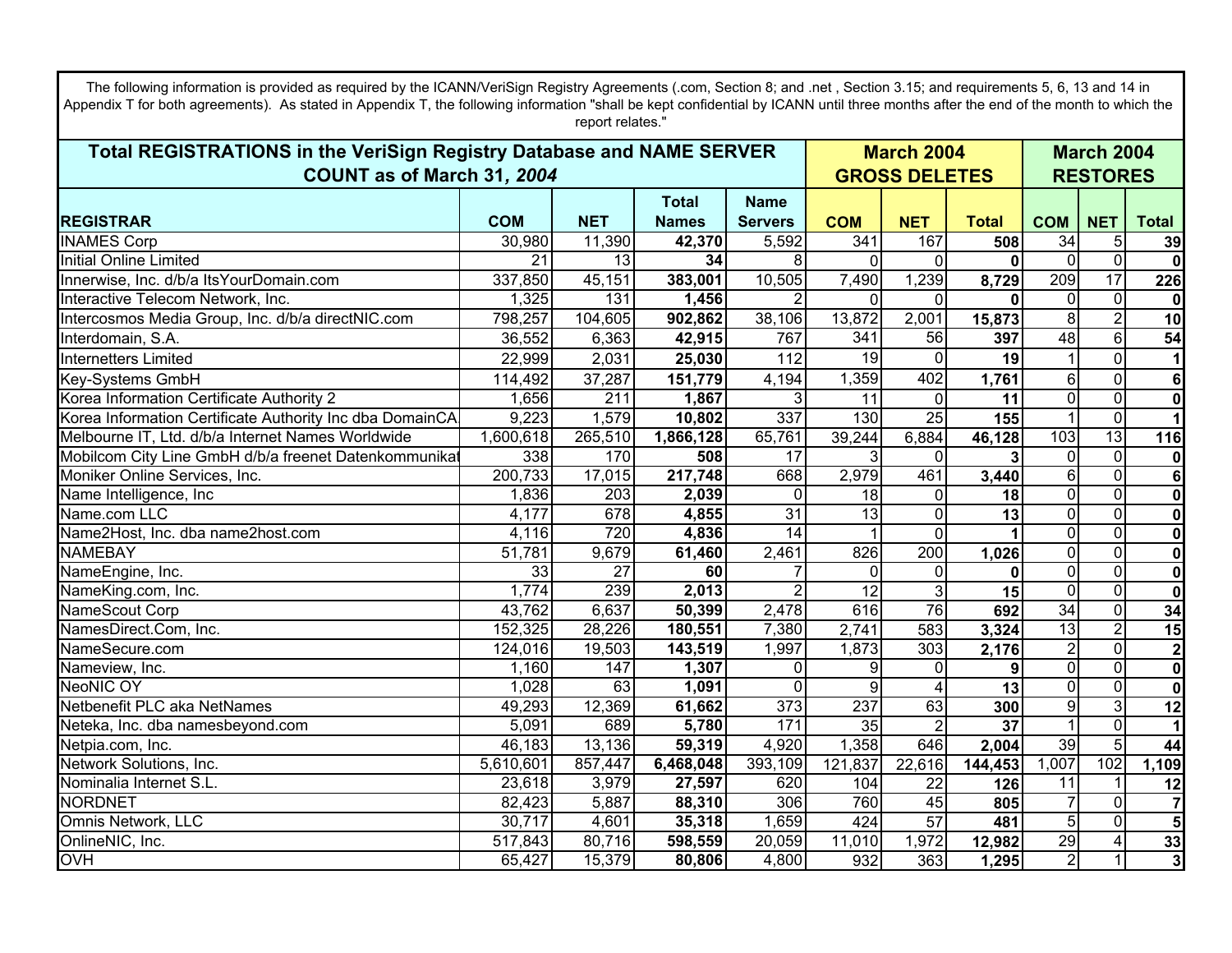| The following information is provided as required by the ICANN/VeriSign Registry Agreements (.com, Section 8; and .net, Section 3.15; and requirements 5, 6, 13 and 14 in<br>Appendix T for both agreements). As stated in Appendix T, the following information "shall be kept confidential by ICANN until three months after the end of the month to which the<br>report relates." |                  |                  |              |                  |                         |                      |                |                  |                         |                         |  |
|--------------------------------------------------------------------------------------------------------------------------------------------------------------------------------------------------------------------------------------------------------------------------------------------------------------------------------------------------------------------------------------|------------------|------------------|--------------|------------------|-------------------------|----------------------|----------------|------------------|-------------------------|-------------------------|--|
| Total REGISTRATIONS in the VeriSign Registry Database and NAME SERVER                                                                                                                                                                                                                                                                                                                |                  |                  |              |                  |                         | <b>March 2004</b>    |                |                  |                         | <b>March 2004</b>       |  |
| COUNT as of March 31, 2004                                                                                                                                                                                                                                                                                                                                                           |                  |                  |              |                  |                         | <b>GROSS DELETES</b> |                |                  |                         | <b>RESTORES</b>         |  |
|                                                                                                                                                                                                                                                                                                                                                                                      |                  |                  | <b>Total</b> | <b>Name</b>      |                         |                      |                |                  |                         |                         |  |
| <b>REGISTRAR</b>                                                                                                                                                                                                                                                                                                                                                                     | <b>COM</b>       | <b>NET</b>       | <b>Names</b> | <b>Servers</b>   | <b>COM</b>              | <b>NET</b>           | <b>Total</b>   | <b>COM</b>       | <b>NET</b>              | <b>Total</b>            |  |
| pairNIC                                                                                                                                                                                                                                                                                                                                                                              | 39,934           | 5,920            | 45,854       | 1,546            | 374                     | 51                   | 425            | 3                | $\overline{2}$          |                         |  |
| Parava Networks Inc dba RegistrateYa.com nAAme.com                                                                                                                                                                                                                                                                                                                                   | 51,631           | 8,280            | 59,911       | 2,365            | 3,125                   | 250                  | 3,375          | $\overline{5}$   | $\overline{\mathsf{o}}$ | $\overline{\mathbf{5}}$ |  |
| Polar Software Limited d/b/a signdomains.com                                                                                                                                                                                                                                                                                                                                         | 4,041            | 600              | 4,641        | 25               | 16                      | 2                    | 18             | $\overline{0}$   | $\overline{0}$          | $\mathbf 0$             |  |
| Primus Telco Pty Ltd dba PrimusDomain/PlanetDomain                                                                                                                                                                                                                                                                                                                                   | 51,919           | 9,303            | 61,222       | 4,335            | 989                     | 152                  | 1,141          | 8                | $\mathbf{1}$            | $\overline{9}$          |  |
| PSI-Japan, Inc.                                                                                                                                                                                                                                                                                                                                                                      | 27,778           | 5,045            | 32,823       | 4,927            | 308                     | $\overline{112}$     | 420            | $\overline{0}$   | $\overline{0}$          | $\overline{\mathbf{0}}$ |  |
| PSI-USA, Inc.                                                                                                                                                                                                                                                                                                                                                                        | 99,209           | 34,199           | 133,408      | 1,850            | 850                     | 299                  | 1,149          | $\overline{21}$  | $\overline{3}$          | 24                      |  |
| R&K GlobalBusinessServices, Inc. dba 000Domains.com                                                                                                                                                                                                                                                                                                                                  | 97,236           | 11,651           | 108,887      | 4,269            | 2,259                   | 454                  | 2,713          | 9                | $\mathbf{1}$            | $\overline{10}$         |  |
| R. Lee Chambers Company LLC                                                                                                                                                                                                                                                                                                                                                          | 2,429            | 338              | 2,767        | 39               | 14                      |                      | 15             | 0                | $\overline{0}$          | $\bf{0}$                |  |
| Rebel.com Services Corp.                                                                                                                                                                                                                                                                                                                                                             | 1,970            | 291              | 2,261        | 6                | 15                      |                      | 16             | $\overline{0}$   | $\overline{0}$          | $\mathbf 0$             |  |
| Register.com (2)                                                                                                                                                                                                                                                                                                                                                                     | $\overline{412}$ | $\overline{56}$  | 468          | 10               | $\overline{\mathsf{o}}$ | $\Omega$             | $\mathbf{0}$   | 0                | $\overline{0}$          | $\overline{\mathbf{0}}$ |  |
| register.com, Inc.                                                                                                                                                                                                                                                                                                                                                                   | 2,208,603        | 359,245          | 2,567,848    | 112,234          | 83,615                  | 19,953               | 103,568        | 1,418            | 156                     | 1,574                   |  |
| Register.it SPA                                                                                                                                                                                                                                                                                                                                                                      | 33,661           | 7,294            | 40,955       | 486              | 599                     | 129                  | 728            | 15               | $\mathbf{1}$            | 16                      |  |
| Registration Technologies, Inc.                                                                                                                                                                                                                                                                                                                                                      | 44,770           | 11,809           | 56,579       | 147              | 44                      | 61                   | 50             | 0                | $\overline{0}$          | $\mathbf 0$             |  |
| rockenstein AG                                                                                                                                                                                                                                                                                                                                                                       | 309              | 92               | 401          | 5                | 0                       | $\overline{0}$       | $\mathbf{0}$   | $\overline{0}$   | $\overline{0}$          | $\mathbf 0$             |  |
| SafeNames Ltd                                                                                                                                                                                                                                                                                                                                                                        | 7,675            | 1,239            | 8,914        | 120              | 368                     | 58                   | 426            |                  | $\overline{0}$          | 1                       |  |
| Schlund+Partner AG                                                                                                                                                                                                                                                                                                                                                                   | 656,922          | 202,749          | 859,671      | 5,877            | 7,005                   | 2,682                | 9,687          | 10               | $\overline{0}$          | 10                      |  |
| Secura GmbH                                                                                                                                                                                                                                                                                                                                                                          | 5,254            | 1,496            | 6,750        | 205              | 10                      | 4                    | 14             | $\overline{0}$   | $\overline{0}$          | $\pmb{0}$               |  |
| Sitename.com LLC                                                                                                                                                                                                                                                                                                                                                                     | 2,206            | 427              | 2,633        | 0                | $\Omega$                | $\Omega$             | $\Omega$       | $\overline{0}$   | $\overline{0}$          | $\bf{0}$                |  |
| Spot Domain LLC dba Domainsite.com                                                                                                                                                                                                                                                                                                                                                   | 28,750           | 12,949           | 41,699       | $\overline{712}$ | 301                     | 73                   | 374            | $\overline{2}$   | $\overline{\mathsf{o}}$ | $\overline{2}$          |  |
| Stargate.com, Inc.                                                                                                                                                                                                                                                                                                                                                                   | 125,135          | 19,757           | 144,892      | 8,194            | 4,394                   | 1,055                | 5,449          | 101              | 19                      | 120                     |  |
| The Name It Corporation dba NameServices.net                                                                                                                                                                                                                                                                                                                                         | 85,953           | 12,563           | 98,516       | 4,217            | 1,676                   | 282                  | 1,958          | 107              | $\overline{7}$          | 114                     |  |
| The Registry at Info Avenue d/b/a IA Registry                                                                                                                                                                                                                                                                                                                                        | 130,740          | 7,328            | 138,068      | 483              | 299                     | 62                   | 361            |                  | $\overline{0}$          |                         |  |
| TLDs, Inc. dba SRSplus                                                                                                                                                                                                                                                                                                                                                               | 117,828          | 20,021           | 137,849      | 4,905            | 2,005                   | 456                  | 2,461          | $\overline{7}$   | $\overline{2}$          | $\boldsymbol{9}$        |  |
| Today and Tomorrow Co. Ltd.                                                                                                                                                                                                                                                                                                                                                          | 27,767           | 8,947            | 36,714       | 2,242            | 908                     | 385                  | 1,293          | 0                | $\mathbf{1}$            | 1                       |  |
| <b>TotalRegistrations</b>                                                                                                                                                                                                                                                                                                                                                            | 49,087           | 10,372           | 59,459       | 2,510            | 1,005                   | 200                  | 1,205          | $\overline{24}$  | $\overline{6}$          | 30                      |  |
| Transecute (I) Pvt. Ltd                                                                                                                                                                                                                                                                                                                                                              | 236              | 39               | 275          | $\Omega$         | 8                       | 3                    | 11             | $\mathbf 0$      | $\overline{0}$          | $\mathbf 0$             |  |
| Transpac                                                                                                                                                                                                                                                                                                                                                                             | 25,254           | 3,191            | 28,445       | 602              | 100                     | $\overline{18}$      | 118            |                  | $\overline{0}$          |                         |  |
| Tucows Inc.                                                                                                                                                                                                                                                                                                                                                                          | 2,962,944        | 508,200          | 3,471,144    | 125,312          | 58,316                  | 10,375               | 68,691         | $\overline{211}$ | $\overline{22}$         | 233                     |  |
| Tuonome.it Srl                                                                                                                                                                                                                                                                                                                                                                       | 832              | 224              | 1,056        | $\overline{17}$  | $\Omega$                | $\Omega$             | $\mathbf{0}$   | 0                | $\overline{0}$          | $\mathbf 0$             |  |
| Universal Registration Services, Inc.                                                                                                                                                                                                                                                                                                                                                | 12,251           | 1,973            | 14,224       | 60               | 65                      | 4                    | 69             | 0                | $\overline{0}$          | $\mathbf 0$             |  |
| <b>USA Webhost</b>                                                                                                                                                                                                                                                                                                                                                                   | 793              | 101              | 894          | 2                | 8                       | $\overline{0}$       | 8              | 0                | $\overline{0}$          | $\bf{0}$                |  |
| Vedacore, Inc.                                                                                                                                                                                                                                                                                                                                                                       | 414              | 53               | 467          | 0                | دن                      | $\overline{3}$       | $6\phantom{a}$ | 0                | $\overline{0}$          | $\overline{\mathbf{0}}$ |  |
| Virtual Internet Plc.                                                                                                                                                                                                                                                                                                                                                                | 1,405            | $\overline{271}$ | 1,676        | $\overline{11}$  | $\overline{0}$          | $\overline{0}$       | $\mathbf 0$    | $\overline{0}$   | $\overline{0}$          | $\overline{\mathbf{0}}$ |  |

ı